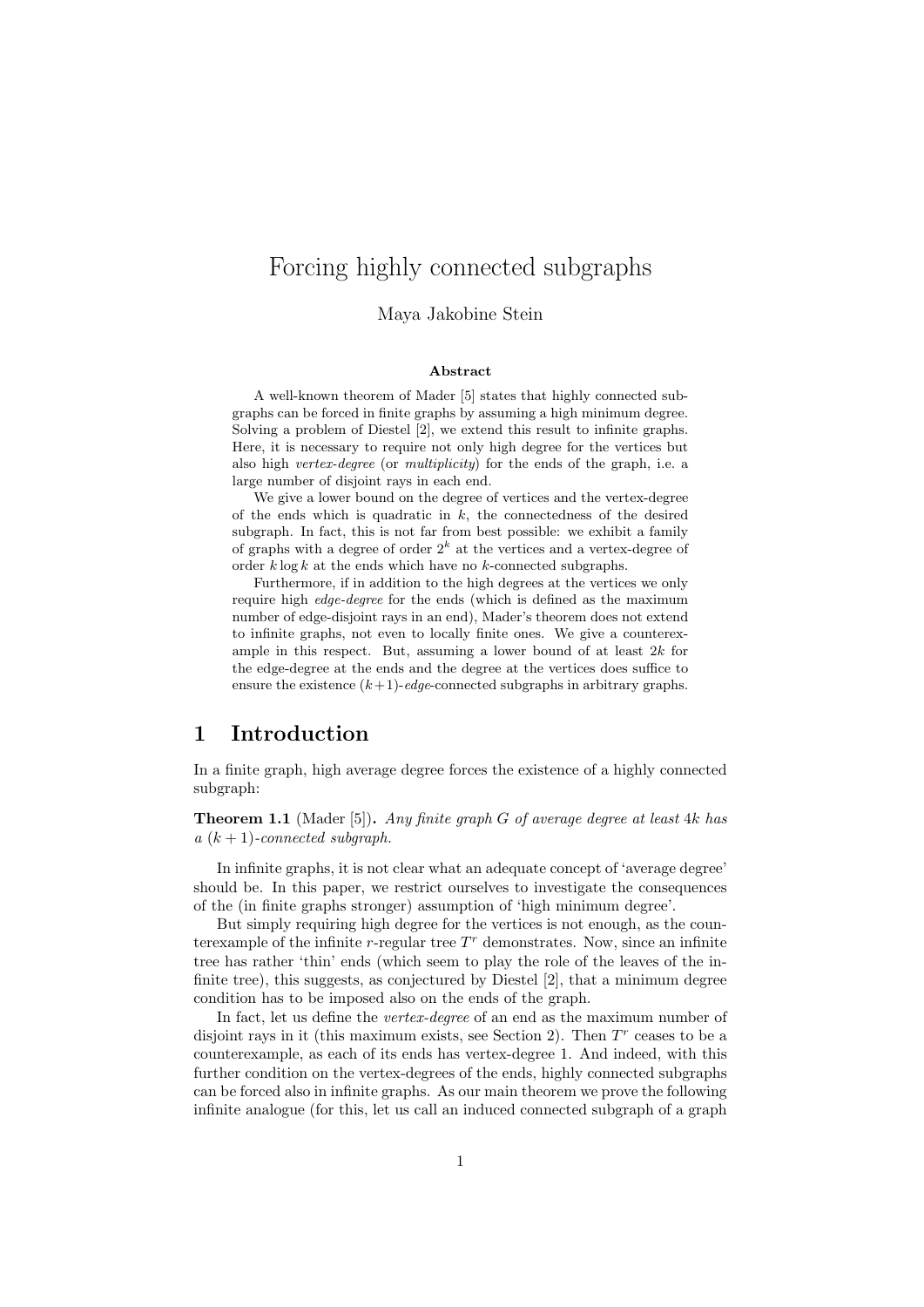$G$  with finite boundary a *region*; note that in particular, any component of  $G$  is a region):

**Theorem 5.1.** Let  $k \in \mathbb{N}$  and let G be a graph such that each vertex has degree at least  $2k(k+3)$ , and each end has vertex-degree at least  $2k(k+1)+1$ . Then every infinite region of G has a  $(k + 1)$ -connected region.

Observe that while in Theorem 1.1, the bound on the degrees is linear in  $k$ , in Theorem 5.1 we require quadratic degree in  $k$ . This is in fact near to best possible:

**Theorem 6.1.** For each  $k = 5\ell$ , where  $\ell \in \mathbb{N}$  is even, there exists a locally finite graph whose vertices have degree at least  $2^{\ell}$  and whose ends have vertex-degree at least  $\ell \log \ell$ , and which has no  $(k + 1)$ -connected subgraph.

A similar way to extend the degree notion to ends is the edge-degree, which, as suggested in [1], is defined as the maximum number of edge-disjoint rays in the end (the maximum exists, see Section 2). It seems that these two concepts reflect different aspects of the degree of a vertex. The vertex-degree of an end is the analogue of the size of the neighbourhood of a vertex, while the edge-degree corresponds to the number of incident edges.

This point of view suggests that for forcing highly (vertex-)connected subgraphs, high vertex-degree is a more natural requirement than high edge-degree. And in fact, it turns out that high edge-degrees at the ends and high degrees at the vertices together are not sufficient to force highly connected subgraphs, or even highly connected minors, in infinite graphs. In Section 4 we exhibit for all  $r \in \mathbb{N}$  a locally finite graph of minimum degree and minimum edge-degree r that has no 4-connected subgraph and no 6-connected minor.

But, the assumption of high degree and high edge-degree does suffice to force highly edge-connected subgraphs in arbitrary graphs, with a lower bound on the  $\text{edge-}$ ) degrees that is only linear in k:

**Theorem 3.1.** Let  $k \in \mathbb{N}$  and let G be a graph such that each vertex has degree at least 2k and each end has edge-degree at least 2k. Then G has a  $(k+1)$ -edgeconnected region.

Moreover, highly edge-connected subgraphs can be found in every infinite region (Theorem 3.3).

In general, it is not possible to force finite highly vertex-/edge-connected subgraphs in infinite graphs by assuming high minimum degree and vertexresp. edge-degree. Neither can one force infinite highly vertex- or edge-connected subgraphs. Counterexamples in this respect are provided in the discussion after Corollary 3.4, near the end of Section 3. However, any graph which obeys the (vertex-/edge-)degree bounds of Theorem 5.1/Theorem 3.1, has either an infinite  $(k + 1)$ -vertex-/edge-connected subgraph or infinitely many finite such (see Corollary 3.4/Corollary 5.3).

A related question is whether large complete minors can be forced by assuming a high minimum degree and vertex-degree.<sup>1</sup> Note that again some condition on the ends is necessary, because of the trees  $T<sup>r</sup>$  for large r. However, high

<sup>&</sup>lt;sup>1</sup>There are other traditional ways of forcing large complete minors in finite graphs. One of these is the assumption of large girth q plus a minimal degree of at least 3. This does not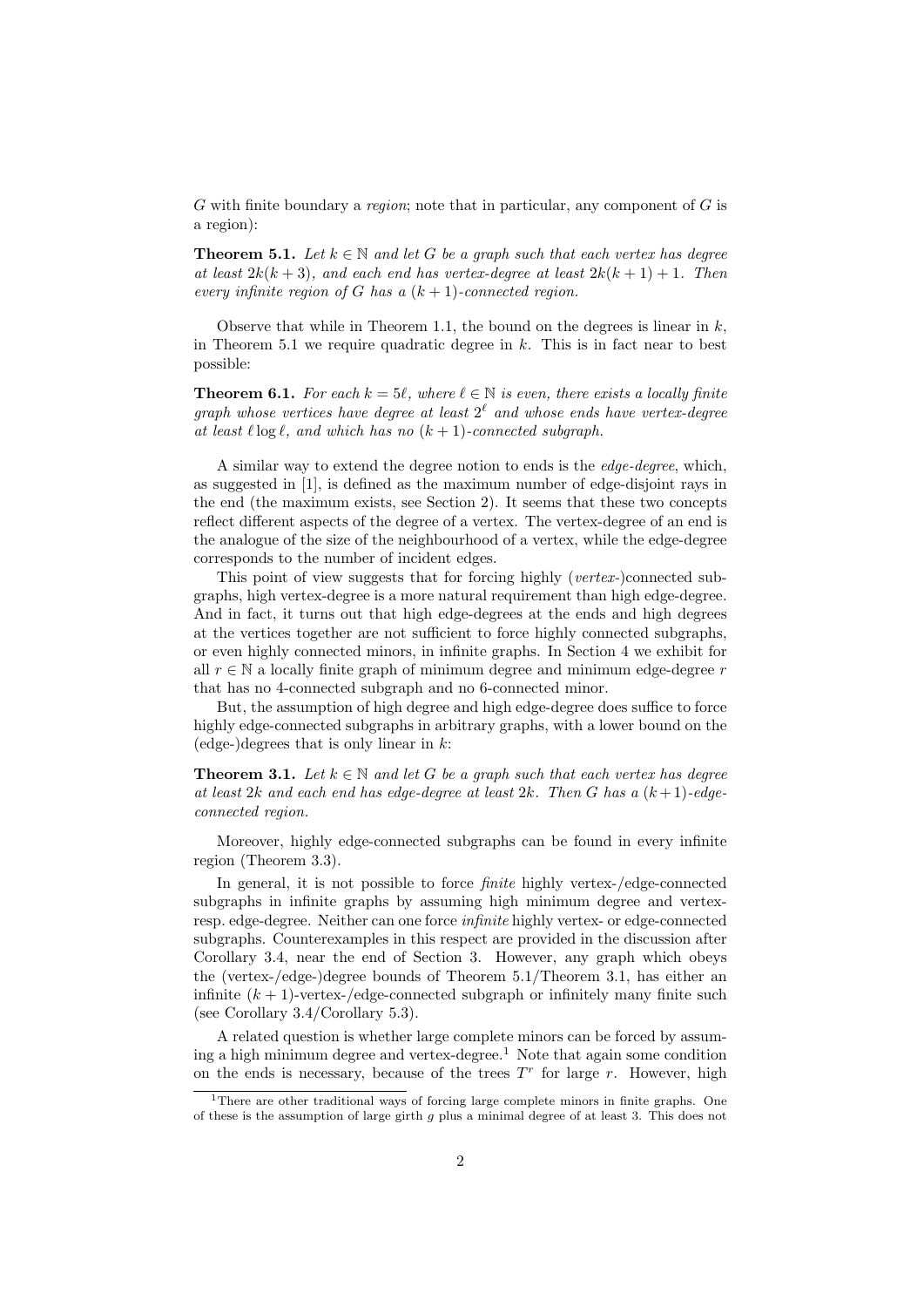minimum degree and vertex-degree is not even enough to force a  $K<sup>4</sup>$ , which we can see by adding a spanning path to each level of  $T<sup>r</sup>$  in a way that the resulting graph, which has a single end of infinite vertex-degree, is planar. This observation was already made in [1].

This paper is organised as follows. After giving some elementary definitions in Section 2, we prove the edge-version of Mader's theorem for arbitrary graphs, Theorem 3.1, and some related results in Section 3. In Section 4, we show that high degree at the vertices and high edge-degree at the ends does not force highly (vertex-)connected subgraphs. Section 5 is devoted to the proof of our main theorem, Theorem 5.1, whose quadratic bounds on the (vertex-)degree we justify in Section 6, where we exhibit a family of graphs with degrees of order  $2^k$ and vertex-degrees of order  $k \log k$ , which have no  $(k+1)$ -connected subgraphs, thus proving Theorem 6.1.

## 2 Terminology

The terminology we use is standard, and can be found for example in [3]. A 1-way infinite path is called a ray, and the subrays of a ray are its tails. Two rays in a graph G are equivalent if no finite set of vertices separates them; the corresponding equivalence classes of rays are the *ends* of  $G$ . We denote the set of the ends of G by  $\Omega(G)$ .

Let H be a (possibly empty) subgraph of G, and write  $H \subseteq G$ . The *boundary*  $\partial H$  of H is the set  $N(G-H)$  of all neighbours in H of vertices of  $G-H$ . We call H a region (of G) if H is a connected induced subgraph with finite boundary. Then  $H' \subseteq H$  is a region of G if and only if it is a region of H.

Call a region H profound, if  $V(H) \neq \partial H$ . For example, all infinite regions are profound, and a profound region is not empty.

As in finite graphs, H is called k-connected for some  $k \in \mathbb{N}$ , if  $|H| > k$  and no set of fewer than  $k$  vertices separates  $H$ . Similarly,  $H$  is  $k$ -edge-connected if  $|H| > 1$  and no set of fewer than k edges separates H. Hence, if H is not  $k$ -edge-connected (and non-trivial), then it has a cut of cardinality less than  $k$ .

We shall consider two different extensions of the degree notion to ends. The vertex-degree (also known as the multiplicity, or thickness) of an end  $\omega \in \Omega(G)$  is the maximum cardinality of a set of (vertex-)disjoint rays in  $\omega$ . The *edge-degree* of  $\omega$  (as suggested in [1]) is the maximum cardinality of a set of edge-disjoint rays in  $\omega$ . It can be shown that these two degree concepts are well-defined, i.e. the considered maxima do indeed exist.<sup>2</sup>

extend to infinite graphs: take the union over all  $n \in \mathbb{N}$  of the cycles  $C_{g^n}$ , and add some edges between  $C_{g^n}$  and  $C_{g^{n+1}}$  so that each vertex of  $V(C_{g^n})$  has a neighbour in  $V(C_{g^{n+1}})$ , and these neighbours have distance  $\geq g$  from each other in  $C_{g^{n+1}}$ . This yields a locally finite planar graph of girth  $\geq g$  and minimum degree and vertex-degree  $\geq 3$ .

Another option for ensuring large complete minors in finite graphs is a large chromatic number, but this trivially carries over to infinite graphs. Any infinite graph G has a finite subgraph H with the same chromatic number (this is a well-known theorem of de Bruijn and Erdős, see e.g. [3] for a proof and references). Then the desired large complete minor is already contained in H.

<sup>2</sup>Halin [4] proves the existence of an infinite set of disjoint rays if the number of disjoint rays in the considered graph is unbounded: with slight modifications, his proof yields the same result for rays of a fixed end. In [1], it is shown that the supremum of the cardinalities of sets of edge-disjoint rays in a given end is attained in locally finite graphs: this proof carries over similarly to arbitrary graphs.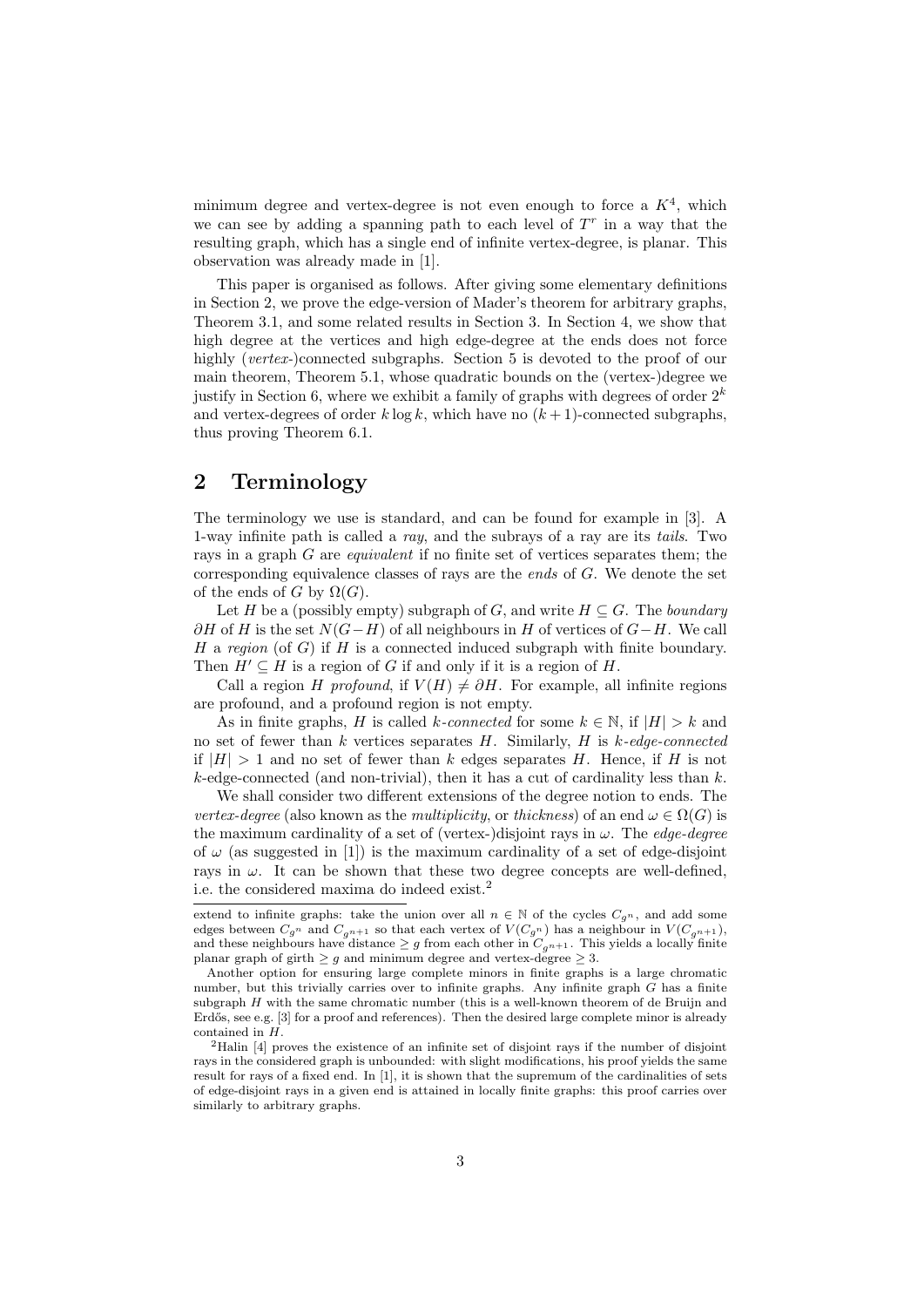## 3 Forcing highly edge-connected subgraphs

The main result of this section (Theorem 3.1) is that any graph  $G$  of large enough minimum degree and edge-degree contains a highly edge-connected subgraph, which in fact will be a region. We shall then see that such a region  $H$  can be found in any infinite region of  $G$ , and that there are either infinitely many such regions  $H$ , or one of infinite order.

**Theorem 3.1.** Let  $k \in \mathbb{N}$  and let G be a graph such that each vertex has degree at least  $2k$  and each end has edge-degree at least  $2k$ . Then G has a  $(k+1)$ -edgeconnected region.

Theorem 3.1 is best possible in the sense that high edge-degree is not sufficient to force highly connected subgraphs, as we shall see in the next section.

For the proof, we need the following lemma, which basically assures that if a graph contains some region with small cut to the outside world, then there is either a minimal such, or we have an infinite nested sequence of such regions so that their cuts are all disjoint.

**Lemma 3.2.** Let  $D \neq \emptyset$  be a region of a graph G so that  $|E(D, G-D)| < m$  and so that  $|E(D', G-D')| \ge m$  for every non-empty region  $D' \subseteq D-\partial D$  of G. Then there is an inclusion-minimal non-empty region  $H \subseteq D$  with  $|E(H, G-H)| < m$ .

*Proof.* If there is no such  $H$ , then we can construct an infinite sequence of distinct regions  $D =: D_0 \supsetneq D_1 \supsetneq D_2 \supsetneq \ldots$  such that all cuts  $F_i := E(D_i, G - D_i)$ have cardinality less than  $m$ . Note that any edge that lies in some  $F_i$ , but not in  $F_{i+1}$ , lies outside  $E(D_{i+1}) \cup F_{i+1}$ , and hence will not appear in any  $F_j$  with  $i > i$ .

By assumption, every region  $D' \subseteq D$  which is not incident with any edge of  $F_0$ , sends at least m edges to the outside. Thus, there is an edge e in  $F_0$  that appears in all  $F_i$  for  $i \geq 0$ . Let E be the set of all edges  $e_i$  for which there exists an index j such that  $e_i \in F_i$  for all  $i \geq j$ . Clearly,  $e \in E$ , and  $|E| < m$ , where the latter follows from the boundedness of the cuts  $F_i$ .

Let n be so that  $E \subseteq F_n$ . Now, as  $D_{n+1} \subseteq D_n$ , there is a vertex  $x \in$  $V(D_n-D_{n+1})$ . Since  $D_n$  is connected, it contains a (finite) path P that connects x with y, the endvertex of e in  $D_n$ . All  $D_i$  with  $i > n$  contain y, but not x, thus each  $F_i$  with  $i > n$  must contain one of the edges on P. This implies that there is an edge  $e_i$  on P which for some  $j > n$  lies in all  $F_i$  with  $i \geq j$ . Thus,  $e_j \in E \subseteq F_n$ , but  $F_n \cap E(P) = \emptyset$ , a contradiction.  $\Box$ 

We now prove Theorem 3.1.

*Proof of Theorem 3.1.* First of all, we shall show that there exists a region  $C \neq \emptyset$ such that

- (a)  $|E(C, G C)| < 2k$ , and
- (b) for every non-empty region  $C' \subseteq C \partial C$  we have that  $|E(C', G - C')| \geq 2k$ .

Indeed, let us construct a sequence  $C_0 \supseteq C_1 \supseteq C_2 \dots$  of non-empty regions such that for  $i \geq 0$  the following hold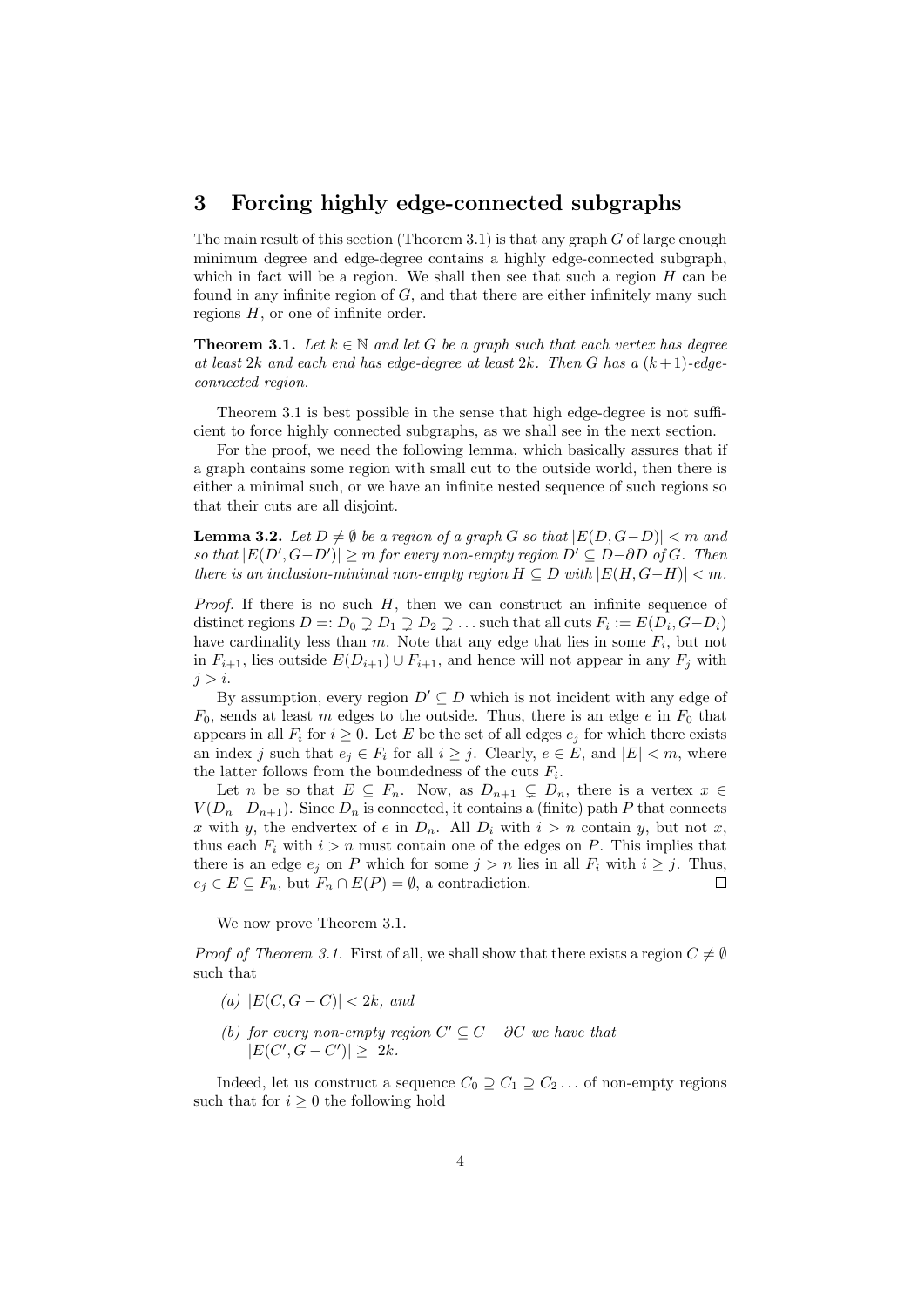- (i)  $|E(C_i, G C_i)| < 2k$ , and
- (ii)  $C_{i+1} \subseteq C_i \partial C_i$ .

Choose  $C_0$  as any component of G. Now, if after finitely many, say j, steps of our construction we cannot go on, i.e. find a suitable  $C_{j+1}$ , it is because  $C_j$ has property (b). Property (a) is then ensured by (i).

So assume that we end up with an infinite sequence  $C_0, C_1, C_2, \ldots$  of regions. Observe that, since  $C_0$  is connected,  $\partial C_i \neq \emptyset$  for each  $i \geq 1$ . As each of the  $C_i$  is connected, there is a sequence  $(P_i)_{i\in\mathbb{N}}$  of  $\partial C_i-\partial C_{i+1}$  paths such that for  $i \geq 1$  the path  $P_{i+1}$  starts in the last vertex of  $P_i$ . By (ii), the paths  $P_i$  are non-trivial, and by construction, each  $P_i$  meets  $P_{i-1}$  and  $P_{i+1}$  only in its first respectively last vertex, and is disjoint from all the other  $P_j$ . Hence, their union  $P := \bigcup_{i=1}^{\infty} P_i$  is a ray which has a tail in each of the  $C_i$ .

Let  $\omega$  be the end of G that contains P. As, by assumption,  $\omega$  has edgedegree at least 2k, there is a family R of 2k edge-disjoint  $\omega$ -rays in G. For each ray  $R \in \mathcal{R}$  let  $n_R$  denote the distance its starting vertex has to  $\partial C_1$ . Set  $n := \max\{n_R : R \in \mathcal{R}\}$  + 2. Then by (ii), all of the 2k disjoint rays in R start outside  $C_n$ . But each ray in  $\mathcal R$  is equivalent to P, and hence eventually enters  $C_n$ , contradicting the fact that  $|E(C_n, G - C_n)| < 2k$  by (i). This proves the existence of a region  $C \neq \emptyset$  with the properties (a) and (b).

Thus, Lemma 3.2 yields an inclusion-minimal non-empty region  $H \subseteq C$  with  $|E(H, G - H)| < 2k$ . We claim that H is the desired  $(k + 1)$ -edge-connected region of G. In fact, otherwise the bound on the degrees of the vertices of G implies that  $|H| \geq 2$ , and so, H has a cut F with  $|F| \leq k$ . We may assume that F is a minimal cut, i.e. splits H into two (non-empty) regions  $H'$  and  $H''$ . For one of the two, say H', the cut  $E(H', G - H')$  meets  $E(H, G - H)$  in at most  $\frac{|E(H,G-H)|}{2}$  < *k* edges. Hence

$$
|E(H', G - H')| \le |E(H', G - H') \cap E(H, G - H)| + |F| < 2k
$$

and  $H' \subseteq H$ , contradicting the minimality of H.

$$
\Box
$$

Note that our proof yields a  $(k + 1)$ -edge-connected region in every region C of G with  $|E(C, G - C)| < 2k$  (simply start with  $C_0 := C$  instead of taking any component of  $G$ ). With slightly more effort (and slightly higher degree and edge-degree), one can prove that every *infinite* region of G contains a  $(k + 1)$ edge-connected region:

**Theorem 3.3.** Let  $k \in \mathbb{N}$ , and let G be a graph such that each vertex has degree at least  $2k+1$ , and each end has edge-degree at least  $2k+1$ . Then every infinite region of G contains a  $(k + 1)$ -edge-connected region.

*Proof.* Let D be an infinite region of G. If there is a region  $D' \subseteq D$  with  $|E(D', G - D')| \leq 2k$  and  $D \neq \emptyset$ , then we proceed as in the proof of Theorem 3.1 to find an inclusion-minimal non-empty region  $H$  with this property, which then turns out to be the desired  $(k + 1)$ -edge-connected region.<sup>3</sup>

So, we can assume that  $D$  contains no non-empty region which sends less than  $2k + 1$  edges to the outside. Now, let  $H \subseteq D$  be an infinite region with  $|E(H, G - H)|$  minimal. If we can prove H to be  $(k + 1)$ -edge-connected, we are

<sup>&</sup>lt;sup>3</sup>Observe that, starting with  $|E(D', G - D')| \leq 2k$  instead of  $\lt 2k$ , we will have to adjust our inequalities, and the final contradiction is obtained by finding that  $|E(H', G - H')| \leq 2k$ .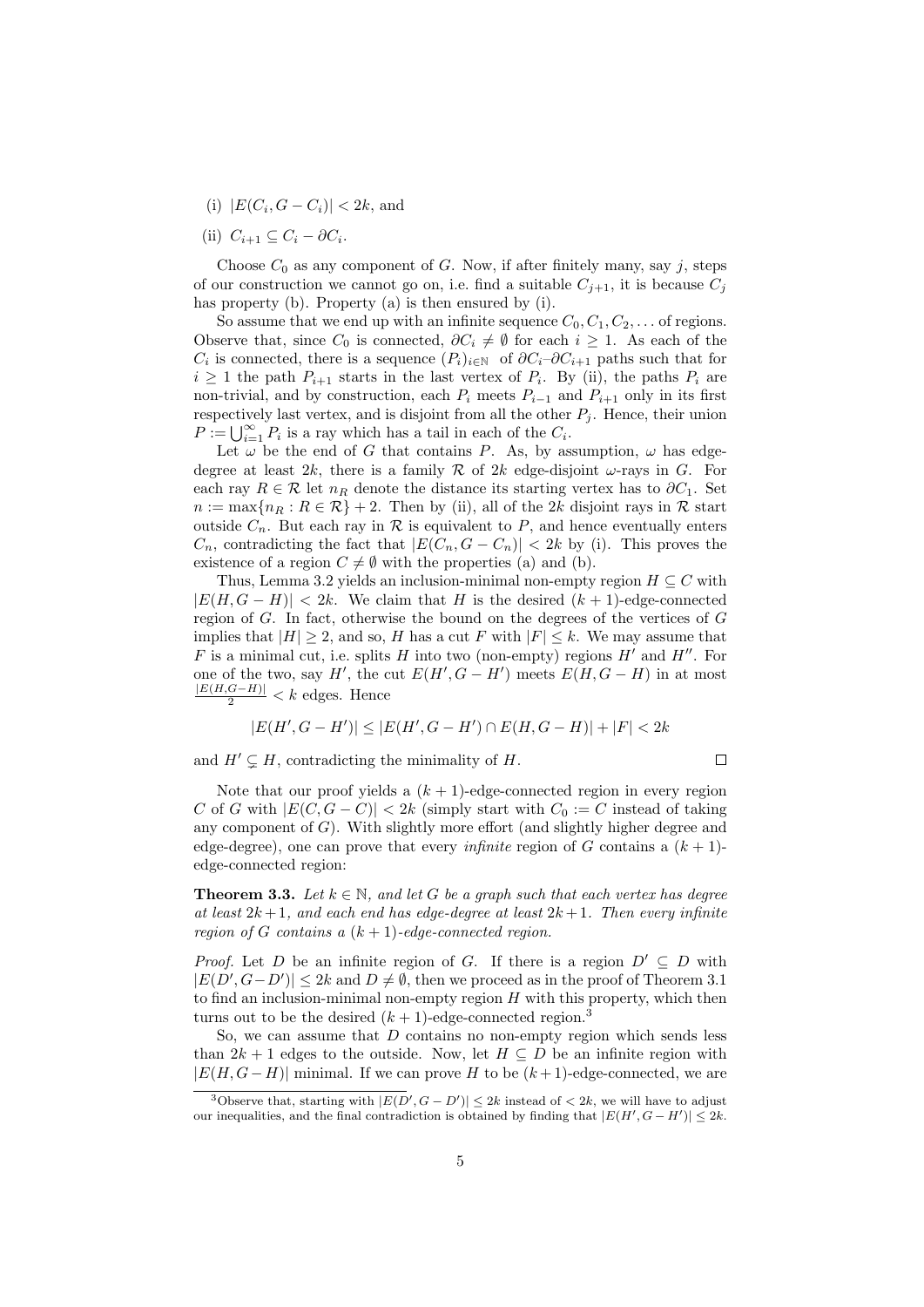done. But otherwise there is a cut F with  $|F| \leq k$  that splits H into two regions  $H'$  and  $H''$ . At least one of these, say  $H'$ , is infinite. By the choice of  $H$ , the number of edges  $H'$  sends to the rest of the graph is at least  $|E(H, G - H)|$ ; hence,  $E(H', G - H')$  contains all but at most |F| edges of  $E(H, G - H)$ . Thus,

$$
|E(H'', G - H'')| = |F \cup (E(H, G - H) - E(H', G - H'))| \le 2k,
$$

contradicting our assumption on D.

 $\Box$ 

Theorem 3.3 has two interesting corollaries.

**Corollary 3.4.** Let  $k \in \mathbb{N}$  and let G be a graph in which all vertices have degree at least  $2k+1$ , and all ends have edge-degree at least  $2k+1$ . Then any infinite region C of G has either infinitely many disjoint finite  $(k + 1)$ -edge-connected regions, or an infinite  $(k + 1)$ -edge-connected region.

*Proof.* Take an inclusion-maximal set  $D$  of disjoint finite  $(k+1)$ -edge-connected regions of C (which exists by Zorn's Lemma), and assume that  $|\mathcal{D}| < \infty$ . Since any infinite component of  $C' := C - \bigcup_{D \in \mathcal{D}} D \subseteq C$  is an infinite region of G, we may use Theorem 3.3 to obtain a  $(k+1)$ -edge-connected region H of C. Then H is infinite by the choice of  $\mathcal{D}$ . г

The two configurations of Corollary 3.4 of which one necessarily appears in any given graph of large enough minimal (edge-)degree, need not both exist, not even in locally finite graphs. Indeed, for given  $r \in \mathbb{N}$ , it is easy to construct an infinite locally finite graph  $G$  which has minimum degree and vertex- (and thus edge-) degree r but no infinite 3-edge-connected subgraph. We obtain  $G$ from the  $r \times \mathbb{N}$  grid by joining each vertex to r disjoint copies of  $K^{r+1}$ . Any infinite subgraph of G which is at least 2-edge-connected is also a subgraph of the  $r \times N$  grid, and hence is at most 2-edge-connected.

On the other hand, there are also locally finite graphs of high minimum degree and vertex-degree that have no finite highly edge-connected subgraphs. To see this, we reuse an example from the introduction: for given  $r \in \mathbb{N}$ , add some edges to each level  $S_i$  of the r-regular tree  $T^r$  so that in the obtained graph  $\tilde{T}^r$  each  $S_i$  induces a path. The only end of  $\tilde{T}^r$  has infinite vertex- and edge-degree, and the vertices of  $\tilde{T}^r$  have degree at least r. Now, for every finite subgraph H of  $\tilde{T}^r$  there is a last level of  $\tilde{T}^r$  that contains a vertex v of H. Then  $v$  has degree at most 3 in  $H$ , and hence,  $H$  is not 4-edge-connected.

Our second corollary of Theorem 3.1 describes how the graph G decomposes into subgraphs that either are highly edge-connected or are so that all their subgraphs send many edges to the outside. For this, we have to push the lower bound on the degree of the vertices a little:

**Corollary 3.5.** Let  $k \in \mathbb{N}$ , and let G be a graph whose vertices have degree at least  $4k + 1$ , and whose ends have edge-degree at least  $2k + 1$ . Then there is a set D of disjoint  $(k+1)$ -edge-connected regions of G such that  $|E(H, G - H)| \ge$  $\max\{4k, |H|\}$  for each non-empty subgraph H of  $G - \bigcup_{D \in \mathcal{D}} D$ .

For the proof, we need the following lemma:

**Lemma 3.6.** Let  $m \in \mathbb{N}$  and let G be a graph such that each of its vertices has degree at least m. Then every non-empty region H of G with  $|E(H, G-H)| < m$  $contains at least m + 1 vertices.$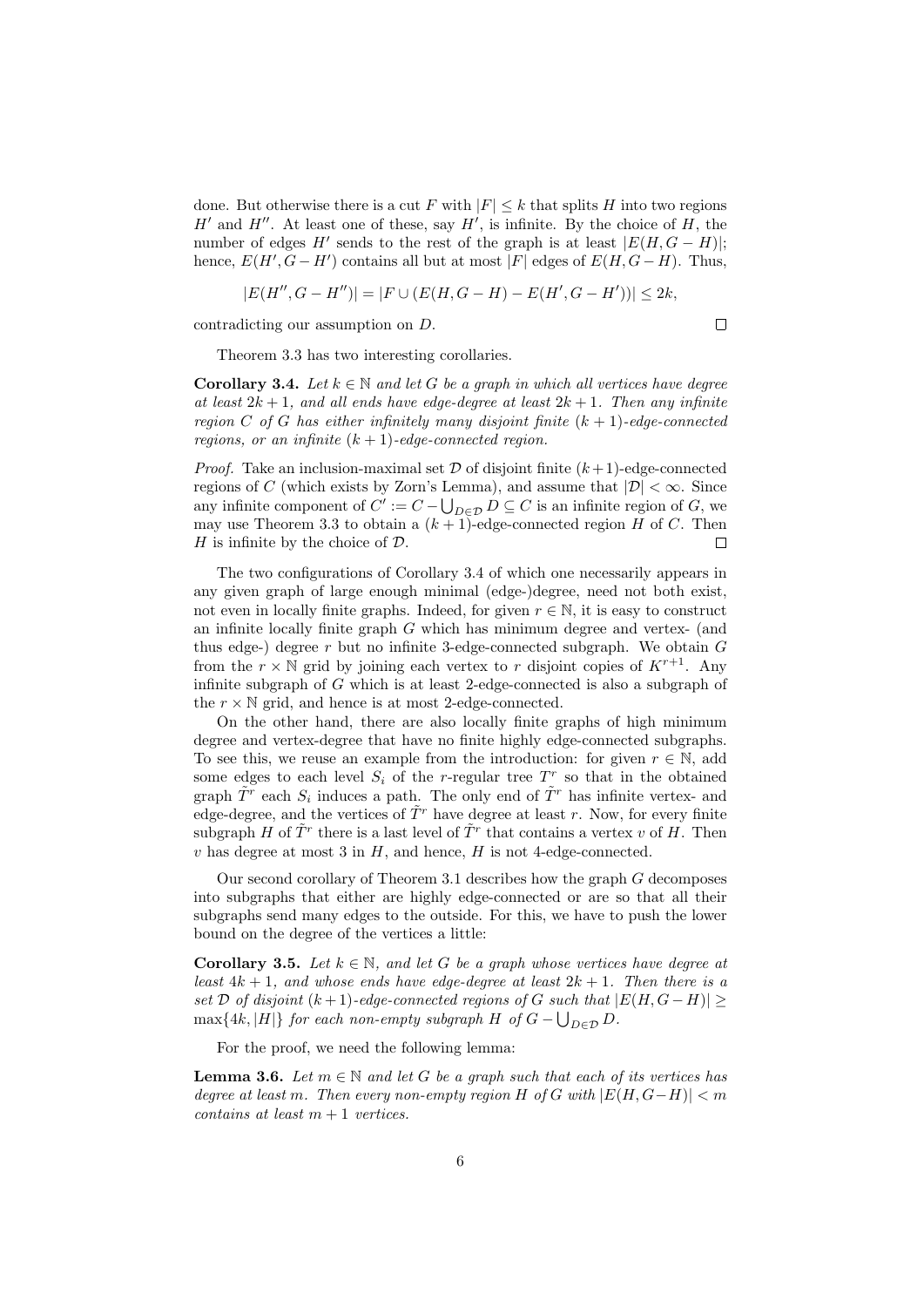*Proof.* We may assume that  $m > 1$ . Now, we can estimate the number of edges of  $H$  in two ways. On one hand,

$$
||H|| \ge \frac{m|H| - |E(H, G - H)|}{2} > \frac{m}{2}(|H| - 1),
$$

as by assumption, each vertex of  $H$  has degree at least  $m$  in  $G$ . On the other hand,  $H$  cannot have more edges than the complete graph on  $|H|$  vertices. This leaves us with the inequality  $\frac{m}{2}(|H| - 1) < \frac{|H|(|H| - 1)}{2}$  $\frac{H[-1]}{2}$ , implying that  $|H| >$  $\Box$ m.

*Proof of Corollary 3.5.* Let  $D$  be an inclusion-maximal set  $D$  of disjoint  $(k+1)$ edge-connected regions of G (which again exists by Zorn's Lemma).

Observe that it suffices to show  $|E(H, G - H)| \ge \max\{4k, |H|\}$  for induced connected non-empty subgraphs  $H$  of  $G-\bigcup_{D\in\mathcal{D}} D$ , and consider such an  $H$ . If H is infinite, then Theorem 3.3 and the (maximal) choice of  $D$  imply that H is not a region of G, i.e. that  $|E(H, G - H)|$  is infinite, as desired.

So assume that H is finite. In the case that  $|H| < 4k$ , Lemma 3.6 ensures that  $|E(H, G - H)| > 4k$ . In the case that  $|H| > 4k$ , suppose that  $|E(H, G - H)| <$ |H|. Then, H has average degree  $d(H) > 4k$ , and hence H has a  $(k+1)$ -edgeconnected subgraph by Theorem 1.1, contradicting the choice of D.  $\Box$ 

## 4 High edge-degree but no highly connected subgraphs

In this section, we shall show that with high edge-degree in the ends and high degree in the vertices we cannot ensure the existence of highly connected subgraphs. Indeed, even highly connected minors need not be present.

More precisely, for given  $r \in \mathbb{N}$  we will construct a locally finite graph  $G_r$ of minimum degree  $r$  at the vertices and minimum edge-degree at least  $r$  at the ends that has no 4-connected subgraph and no 6-connected minor. The idea is to 'thicken' the ends of the tree  $T_r$ , in the sense of augmenting their edge-degree, which we do by adding many edges but only a few vertices in order to keep the separators small.

We start with an infinite rooted tree  $T_r$  in which each vertex sends r edges to the next level. The graph  $G_r$  will be obtained from  $T_r$  in the following manner. Let  $S_0$  consist of the root  $r_0$  of  $T_r$  and for  $i \geq 1$  denote by  $S_i$  the *i*-th level of  $T_r$ . Now, successively for  $i \geq 1$ , we shall add some vertices to  $S_i$ , which results in an enlarged *i*th level  $S_i'$ , and then add some edges between  $S_i' - S_i$  and  $S_{i+1}$ .

For each vertex  $x \in S_{i-1}$ , add  $r-1$  new vertices  $v_1^x, v_2^x, \ldots, v_{r-1}^x$  to its neighbourhood  $S^x = \{s_1^x, s_2^x, \ldots, s_r^x\}$  in  $S_i$ . Denote by  $S'_i$  the set thus obtained from  $S_i$ . Then for each  $j \leq r-1$  and each  $x \in S_{i-1}$  add all edges between  $v_j^x$  and  $N_{S_{i+1}}(\lbrace s_j^x, s_{j+1}^x \rbrace)$ . This yields a graph  $G_r$  on the disjoint union of sets  $S_1', S_2', \ldots$  as depicted in Figure 1 for  $r = 4$ .

The ends of  $G_r$  correspond to the ends of the underlying tree  $T_r$ , i.e. every two disjoint rays in  $T_r$  belong to different ends of  $G_r$ , and each end of  $G_r$ contains a ray from  $T_r$ . Indeed, two rays from  $T_r$  which in  $T_r$  are separated by  $\bigcup_{i=0}^j S_i$  for some  $j \in \mathbb{N}$ , can be separated in  $G_r$  by the set  $\bigcup_{i=0}^{j+1} S_i$ . On the other hand, every ray  $R \subseteq G_r$  has, for any fixed  $j \in \mathbb{N}$ , a tail in exactly one of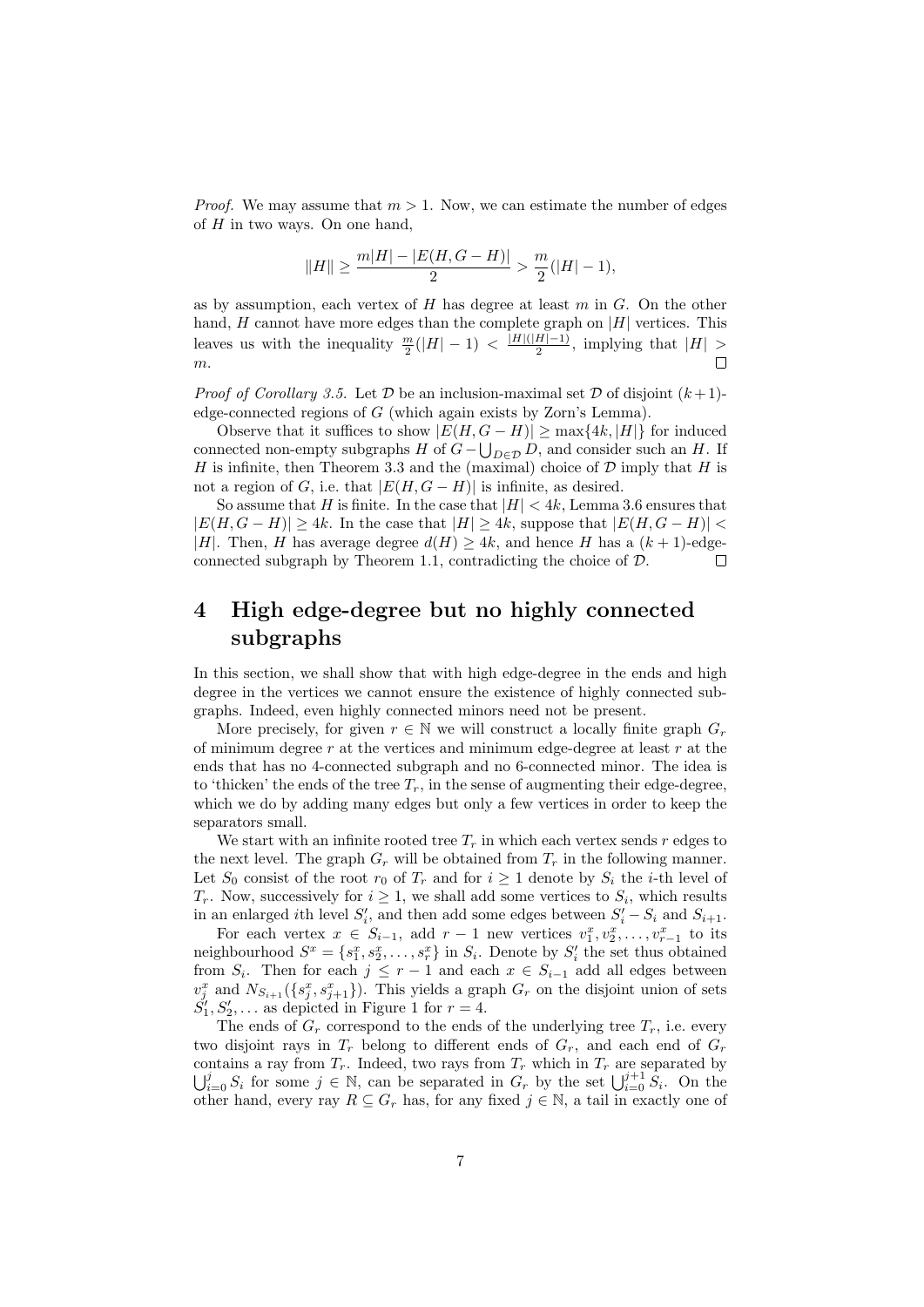

Figure 1: The graph  $G_4$ .

the components of  $G - \bigcup_{i=0}^{j} S_i$ . This tail meets  $S^{x_j}$ , for some  $x_j \in S_j$ . Hence R is equivalent to the ray  $x_0x_1x_2... \subseteq T_r$ .

**Lemma 4.1.**  $G_r$  has minimum degree r at the vertices and minimum edgedegree at least r at the ends.

*Proof.* The definition of  $G_r$  clearly ensures the desired degree at the vertices. We show that the ends of  $G_r$  have edge-degree at least r by constructing a set of r edge-disjoint rays in each. Given an end  $\omega$  of  $G_r$ , there is exactly one ray  $R = r_0 r_1 r_2 \dots \subseteq T_r$  in it (since the ends of  $G_r$  correspond to those of  $T_r$ , as remarked above).

Now, construct  $r-1$  edge-disjoint  $\omega$ -rays  $R_i$ , where  $i=1,\ldots,r-1$ ; these will also be edge-disjoint from  $R$ . Each  $R_i$  starts in  $r_0$ , its second vertex is the *i*th neighbour of  $r_0$  in  $S_1$  which is unused by R. Next, it goes along some path that switches between  $S_2$  and  $S'_1$  until it reaches  $N_{S_2}(r_1)$ . Note that we can choose these paths edge-disjoint for different i, for example by letting  $R_i$ use only vertices  $v \in S_2$  with  $v = s_i^x$  for some  $x \in S_1$ . Similarly, we continue the  $R_i$  going from  $r_2$  to the *i*th unused neighbour in  $S_3$ , and from there along edge-disjoint paths to  $N_{S_4}(r_3)$ , and so on. Since the  $R_i$  meet  $N_{S_{j+1}}(r_j)$  for each odd j, they all belong to  $\omega$ .

Observe that every finite set A of vertices can be separated from any end  $\omega$ by at most three vertices (namely by the neighbours of the unique component of  $G_r - S'_j$  that contains a ray in  $\omega$ , where j is large enough so that  $A \subseteq \bigcup_{i=0}^j S'_i$ . Hence, each end of  $G_r$  has vertex-degree at most 3.

In fact, Theorem 5.1 ensures that every graph of high minimum degree (at the vertices) has either an end of small vertex-degree or a highly connected subgraph. We shall see now that the latter is not the case for  $G_r$ .

### **Lemma 4.2.**  $G_r$  has no 4-connected subgraph.

*Proof.* Suppose otherwise, and let H be a 4-connected subgraph of  $G_r$ . Let  $i \in \mathbb{N}$  so that  $V(H) \cap S_i' \neq \emptyset$ . Now, if there is a vertex  $v \in V(H) - \bigcup_{j=0}^{i+1} S_i'$ , then it can be separated in  $G_r$  (and thus also in H) from  $V(H) \cap S'_i$  by at most three vertices, namely by the neighbours of the component of  $G_r - S'_{i+1}$  that contains v. So, as H is 4-connected,  $V(H) - \bigcup_{j=0}^{i+1} S'_i$  must be empty. Then, there is a maximal  $j \in \mathbb{N}$  such that  $V(H) \cap S'_j \neq \emptyset$ . But then by construction of  $G$  any vertex in  $V(H) \cap S'$  has degree at most three in  $H$  contradicting the  $G_r$ , any vertex in  $V(H) \cap S'_j$  has degree at most three in H, contradicting the 4-connectedness of H.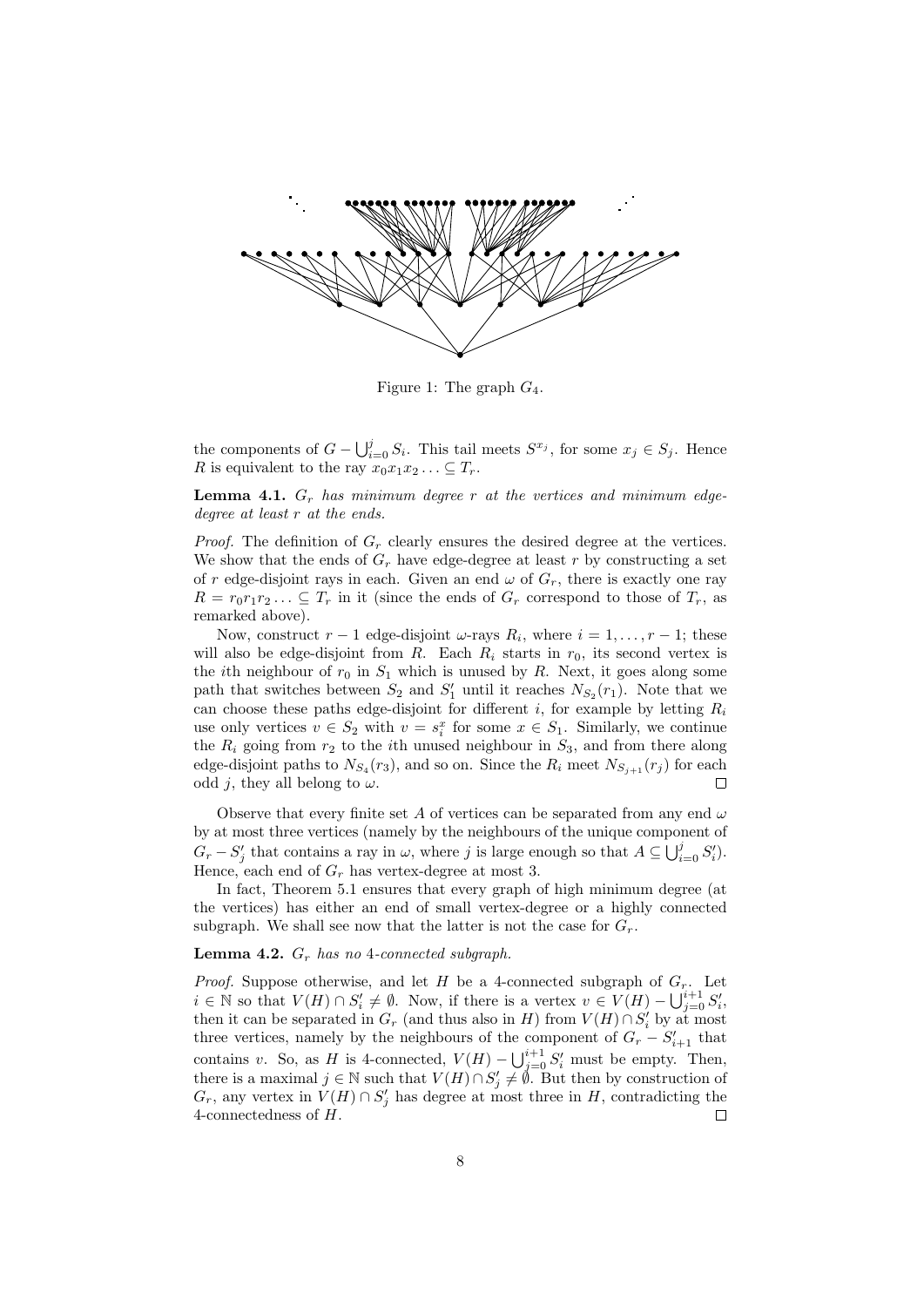It is only slightly more difficult to prove that  $G_r$  has no highly connected minor:

### **Lemma 4.3.**  $G_r$  has no 6-connected minor.

*Proof.* Suppose that  $G_r$  has a 6-connected minor M. Then there is an  $n \in \mathbb{N}$  so that each branch-set of M has a vertex in  $\bigcup_{i=0}^n S'_i$ . Since M is 6-connected, each separator  $T \subseteq \bigcup_{i=0}^n S'_i$  of  $G_r$  with  $|T| \leq 5$  leaves a component C of  $G_r - T$  such that  $V(C) \cup T$  meets every branch-set of M. So as each  $S_i'$  can be separated in  $G_r$  from any component of  $G - S'_i$  by at most three vertices, there is an  $i < n$ such that each branch-set of M meets  $S_i' \cup S_{i+1}'$ . Moreover, there is a vertex  $x \in S_i$  such that for  $S := N_{S_{i+1}}(x)$  we have that each branch-set of M has a vertex in  $S' := S \cup N_{S'_i}(S) \cup \{v_1^x, v_2^x, \dots, v_{r-1}^x\}$ . Then  $|S' \cap S'_i| \leq 3$ .

We claim that M is also a minor of the finite graph  $G'_{r}$  (see Figure 2) which



Figure 2: The graph  $G'_4$  for  $|S' \cap S'_i| = 3$ .

is obtained from  $G_r[S']$  by adding an edge between every two vertices that are neighbours of the same component of  $G_r - S'$ . Indeed, each component C of  $G_r - S'$  has at most three neighbours in S'. Hence, since M is 6-connected, C meets only (if at all) those branch-sets of M that also meet  $N_{S'}(C)$ . It is easy to see that M is still a minor of the graph we obtain from  $G_r$  by deleting C and adding all edges between vertices in  $N_{S'}(C)$ . Arguing analogously for the other components of  $G_r - S'$ , we see that M is also a minor of  $G'_r$ .

As  $|S' \cap S'_i| \leq 3$ , all but at most 3 branch-sets of M in  $G'_r$  have all their vertices in  $|S' \cap S'_{i+1}|$ . Then these give rise to a 3-connected minor of  $G'_r - S'_i$ . But each non-trivial block of  $G'_r - S'_i$  is a triangle and hence has no 3-connected minor, yielding the desired contradiction.  $\Box$ 

Note that the two latter results are best possible, since  $G_r$  has a 3-connected subgraph, the complete graph on 4 vertices, and a 5-connected minor, the complete graph on 6 vertices.

## 5 Forcing highly connected subgraphs

We shall finally prove our main result, which we restate:

**Theorem 5.1.** Let  $k \in \mathbb{N}$  and let G be a graph so that each vertex has degree at least  $\delta_V = 2k(k+3)$ , and so that each end has vertex-degree at least  $\delta_\Omega =$  $2k(k+1) + 1$ . Then every infinite region of G has a  $(k+1)$ -connected region.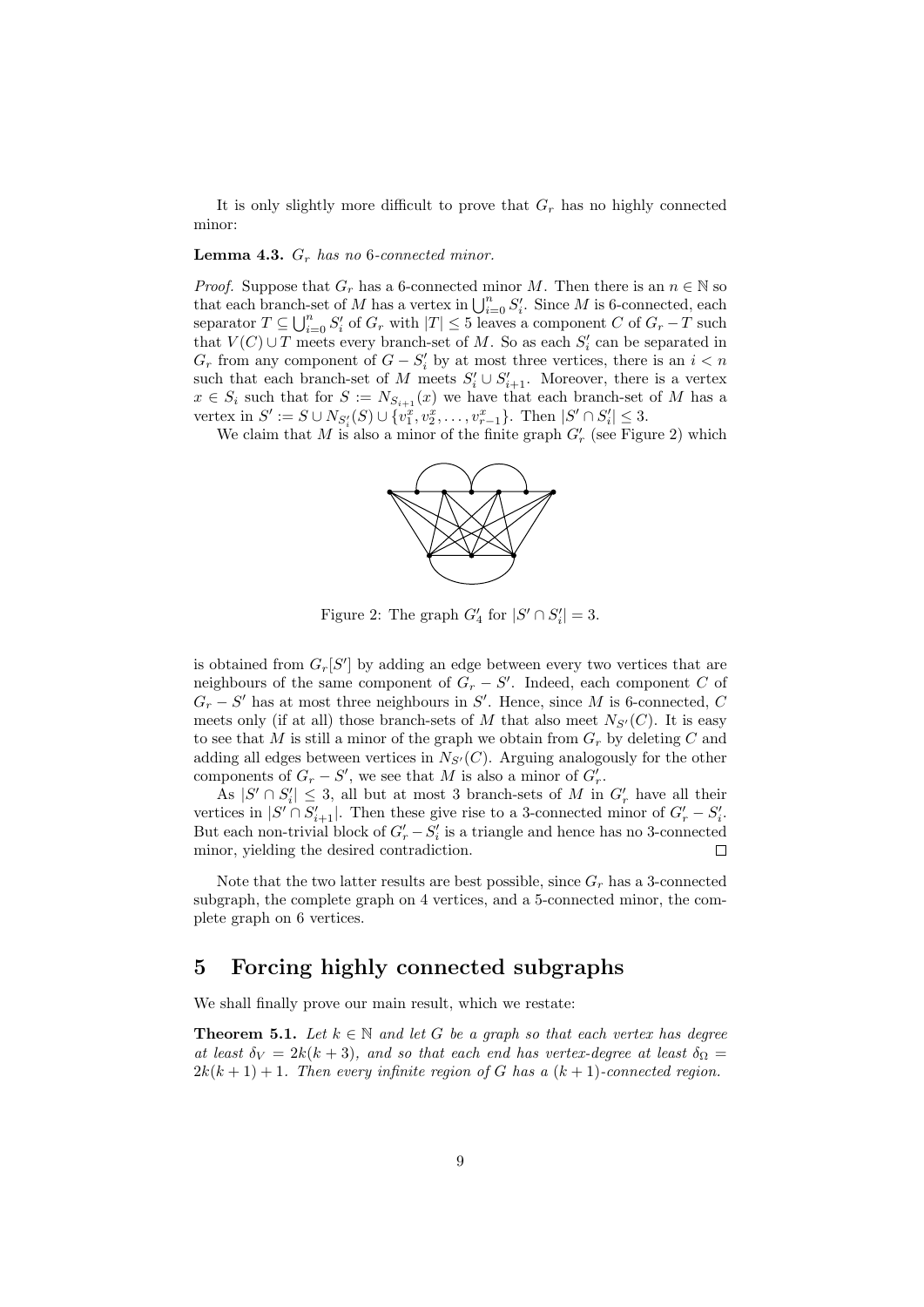For proving Theorem 5.1 we shall proceed at first similarly<sup>4</sup> as in the proof of Theorem 3.1 (resp. Theorem 3.3), until we arrive at an infinite region  $C' \subseteq C$ with the property that  $|\partial H| \ge \delta_{\Omega}$  holds for all regions  $H \subsetneq C'$ . This is achieved in Lemma 5.2 below.

But then, we see ourselves confronted with new difficulties. The region  $C'$ need not be highly connected, or even 2-connected; the reason is that we lost control on the degrees of the vertices in  $C'$ . (And the situation only changes for the worse if instead of  $C'$  we consider  $C' - \partial C'$ , which needs be neither connected, nor a region.)

Hence, we shall prefer a region  $H \subseteq C'$  over  $C'$ , if the vertices of  $\partial H$  have 'much' higher degree in H than those of  $\partial C'$  have in  $C'$ , even if  $\partial H$  has 'slightly' greater cardinality than  $\partial C'$ . This will be formalised below.

Our combination of measurements on the suitability of H, on one hand  $|\partial H|$ , and on the other,  $d_H(\partial H)$ , is responsible for the quadratic lower bounds on the degrees which this proof of Theorem 5.1 yields. We shall see in Section 6 that these bounds are indeed close to best possible.

**Lemma 5.2.** Let  $G$  be a graph such that all its ends have vertex-degree at least  $\delta_{\Omega} \in \mathbb{N}$ . Let C be an infinite region of G. Then there exists a profound region  $C' \subseteq C$  for which one of the following holds:

(a) C' is finite and  $|\partial C'| < \delta_{\Omega}$ , or

(b) C' is infinite and  $|\partial C''| \geq \delta_{\Omega}$  for every profound region  $C'' \subsetneq C'$ .

*Proof.* Suppose otherwise. Then in particular, (b) does not hold for  $C$ , i.e. there is a profound region  $C_1 \subsetneq C$  with  $|\partial C_1| < \delta_{\Omega}$ . We shall construct a sequence  $C_1 \supseteq C_2 \supseteq \ldots$  of profound regions of C so that  $|\partial C_n| < \delta_{\Omega}$  for all  $n \geq 1$ .

So assume the region  $C_n$  with small boundary has been found. We may assume  $C_n$  to be such that  $C_n-∂C_n$  is connected and also, that  $N(C_n-∂C_n) =$  $\partial C_n$ . Indeed, if  $C_n$  is not so, we can take any component H of  $C_n - \partial C_n$  (such a component exists, as  $C_n$  is profound) and add  $N(H) \subseteq \partial C_n$ . Then  $H \subseteq C_n$ is a profound region with the desired small boundary which we may use instead of  $C_n$ .

As we suppose that (a) does not hold for  $C_n$ , we can assume that  $C_n$  is infinite. Since  $C_n$  is not as required in (b), there is a profound region  $C_{n+1} \subsetneq C_n$ with  $|\partial C_{n+1}| < \delta_{\Omega}$ . In this manner, we obtain an infinite sequence  $(C_n)_{n \in \mathbb{N}}$ .

Denote by  $V$  the (possibly empty) set of those vertices  $v$  that from some  $j \in \mathbb{N}$  on appear in all  $\partial C_n$  with  $n \geq j$ . Since all  $\partial C_n$  have size at most  $\delta_{\Omega}$ , the set V is finite. Furthermore, as  $C_{n+1} \subsetneq C_n$  for every  $n \geq 1$ , and we chose the  $C_n$  so that  $C_n - \partial C_n$  is connected, we have that  $\partial C_n = V$  for at most one  $n \in \mathbb{N}$ . Let J be such that  $V \subsetneq \partial C_n$  for all  $n \geq J$ .

Observe that for each  $w \in \partial C_J - V$  there is an index j such that  $w \notin \partial C_n$ for all  $n \geq j$ . Hence, there is an index  $J'$  so that  $\partial C_J \cap \partial C_{J'} = V$ . Set  $C'_1 := C_J$ , and set  $C'_2 := C_{J'}$ . Continuing in this manner, we arrive at an infinite subsequence  $C_1^{\prime} \supsetneq C_2^{\prime} \supsetneq \ldots$  of profound regions of C, whose boundaries pairwisely meet only in  $V$ . Let us summarize the properties which the regions  $C'_n$  have, for each  $n \in \mathbb{N}$ :

<sup>4</sup>The situation here is a little more complicated, because a vertex-version of Lemma 3.2, replacing 'edges' with 'vertices' and 'cuts' with 'separators', fails, unless we make use of the high vertex-degree assumed in Theorem 5.1. To see this, take a ray  $v_0v_1v_2...$ , to which we add all edges  $v_0v_i$ , and consider the region D which consists of all  $v_i$  but  $v_1$ .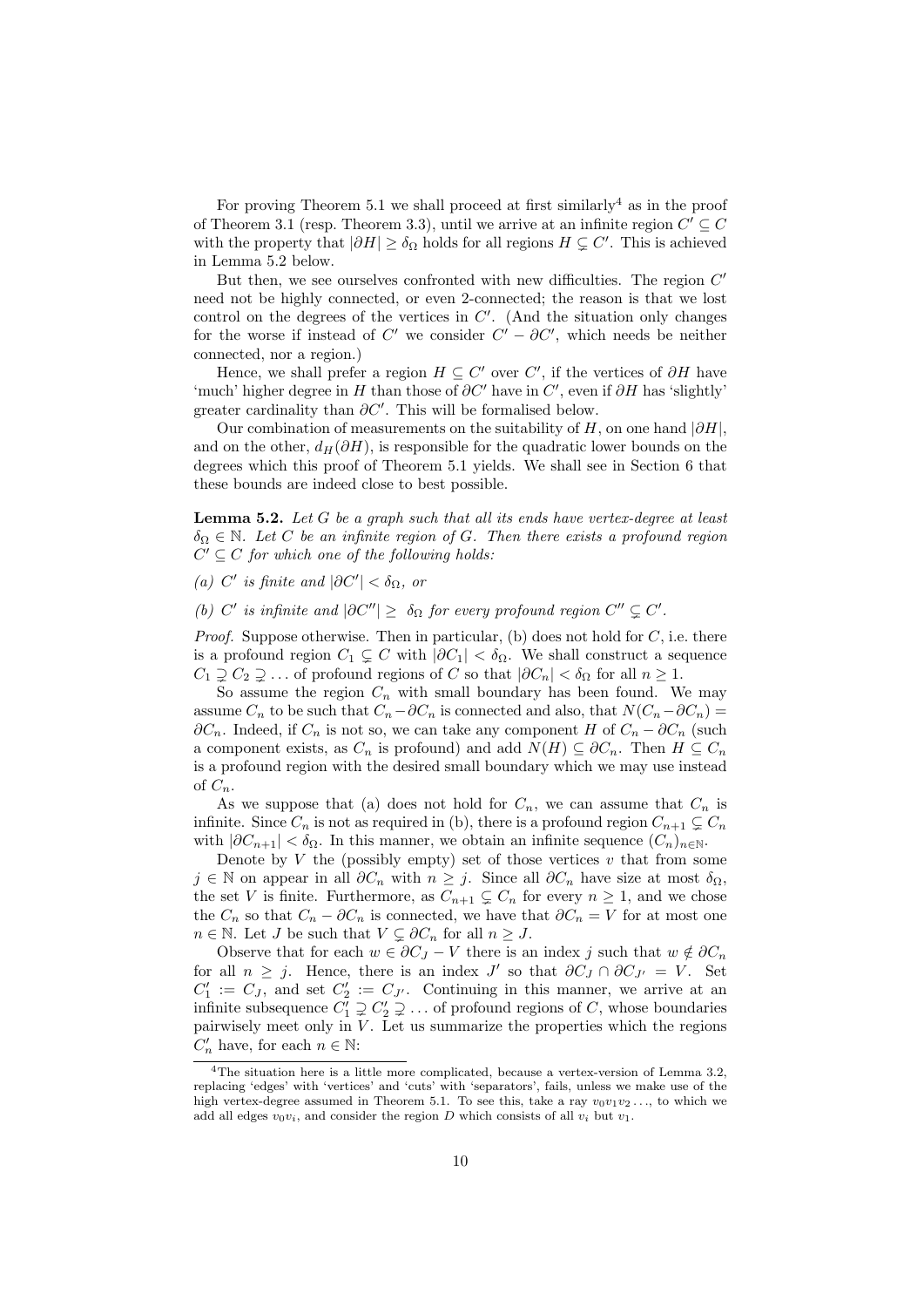- (i)  $|\partial C'_n| < \delta_\Omega$ ,
- (ii)  $C'_n \partial C'_n$  is connected, and  $N(C'_n \partial C'_n) = \partial C'_n$ ,
- (iii)  $V \subsetneq \partial C'_n$ , and
- (iv)  $\partial C'_{n+1} \subseteq (C'_n \partial C'_n) \cup V$ .

We claim that there is a ray R that has a tail in each  $C'_n$ . Indeed, by (ii) and (iii), there exists for each  $n \in \mathbb{N}$  a  $(\partial C'_{n} - V)$ - $(\partial C'_{n+1} - V)$  path  $P_n$  such that each  $P_{n+1}$  starts in the last vertex of  $P_n$ . By (iv), the paths  $P_i$  are non-trivial, hence, their union is the desired ray R. Denote by  $\omega$  the end of G that contains R.

As, by assumption,  $\omega$  has vertex-degree at least  $\delta_{\Omega}$ , there is a set R of  $\delta_{\Omega}$ disjoint  $\omega$ -rays in G. The starting vertices of the rays in  $\mathcal R$  either lie outside  $C'_1 - \partial C'_1$ , or have in  $C'_1 - V$  a finite distance to  $\partial C'_1 - V$ . Hence, by (iv), there is an  $N \in \mathbb{N}$  so that all rays of  $\mathcal{R}$  start outside  $C'_N - \partial C'_N$ . But (being equivalent to R) each of these disjoint rays eventually enters  $C'_N - \partial C'_N$ , and thus meets  $\partial C_N'$ , a contradiction because by (i),  $|\partial C_N'| < \delta_{\Omega}$ . This completes the proof of Lemma 5.2.  $\Box$ 

We are now ready to prove our main result.

*Proof of Theorem 5.1.* Given an infinite region C of G, we shall find a  $(k+1)$ connected region  $H \subseteq C$ . This is easy for  $k = 1$ , since the ends of a tree have vertex-degree  $1 < \delta_{\Omega}$ . We can thus assume that  $k > 1$ .

Suppose there exists a profound finite region  $D \subseteq C$  with  $|\partial D| < \delta_{\Omega}$ . Then  $D - \partial D$  has minimum degree at least  $\delta(D - \partial D) \ge \delta_V - \delta_{\Omega} + 1 = 4k$ . Hence Theorem 1.1 yields a finite  $(k + 1)$ -connected subgraph of  $D \subseteq C$ , and we are done. Let us therefore assume that there is no such region D.

We may thus apply Lemma 5.2 to obtain an infinite region  $C' \subseteq C$  with the property that

$$
|\partial C''| \ge \delta_{\Omega} \text{ for every profound region } C'' \subsetneq C'.
$$
 (1)

For a region  $H \subseteq C'$  write

$$
\Sigma_H := \sum_{v \in V(H)} \max\{0, \delta_V - d_H(v)\}.
$$

Observe that this sum is finite, since all vertices of H but the finitely many in  $\partial H$  have degree at least  $\delta_V$  in H. Now, choose an infinite region  $H \subseteq C'$  such that  $(k+3)|\partial H| + \Sigma_H$  is minimal.

Assume that there is a vertex  $v \in V(H)$  that has degree at most  $2k - 3$  in H. Then clearly,  $v \in \partial H$ . Observe that  $d_{H-v}(w) = d_H(w) - 1$  for each of the at most  $2k-3$  neighbours w of v in H, and  $d_{H-v}(w') = d_H(w')$  for all other vertices  $w'$  in  $H$ . Therefore,

$$
(k+3)|\partial(H - v)| + \Sigma_{H-v} \le (k+3)|\partial H| + (k+3)(2k-4) + \Sigma_H + (2k-3) - (\delta_V - d_H(v)) < (k+3)|\partial H| + \Sigma_H + 2k(k+3) - \delta_V = (k+3)|\partial H| + \Sigma_H.
$$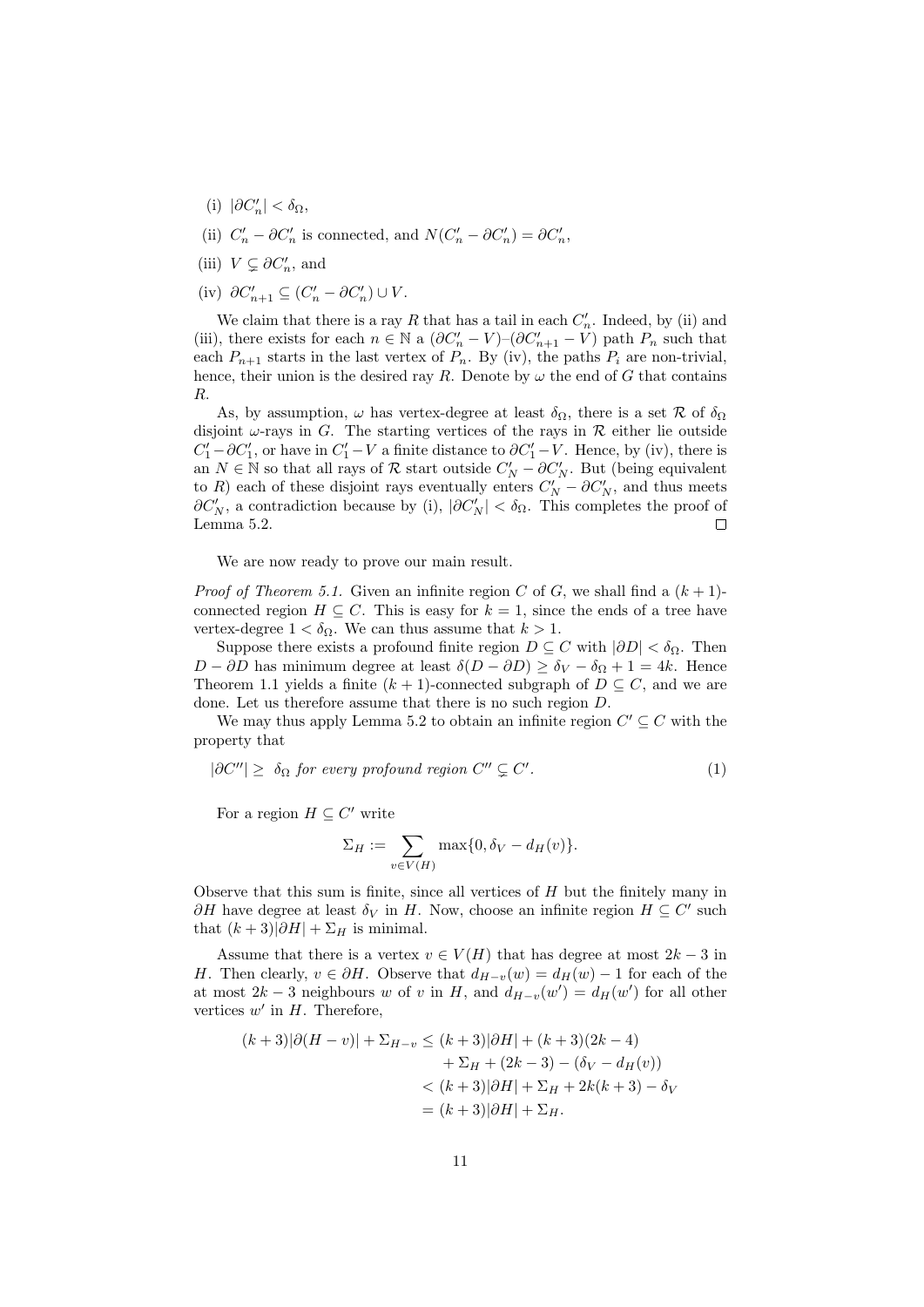So any infinite component of  $H - v$  is a better choice than  $H$ , a contradiction. We thus have shown that

$$
d_H(v) \ge 2(k-1) \text{ for each vertex } v \in V(H). \tag{2}
$$

Let us prove now that H is the desired  $(k+1)$ -connected region of C. Indeed, suppose otherwise. Then  $H$  has a separator  $T$  of cardinality at most  $k$ , which we may assume to be a minimal separator. Note that each such separator leaves a component D of  $H - T$  such that  $H' := H - D$  is an infinite region of C.

Suppose that  $|V(D) \cap \partial H| \ge \delta_{\Omega} - |T|$ . Then we obtain for the infinite region  $H' \subseteq C'$  that

$$
|\partial H'| = |(\partial H - V(D)) \cup T|
$$
  
\n
$$
\leq |\partial H| - |V(D) \cap \partial H| + |T|
$$
  
\n
$$
\leq |\partial H| - \delta_{\Omega} + 2k.
$$

Furthermore,

$$
\Sigma_{H'} \leq \Sigma_H + \sum_{v \in T} \max\{0, \delta_V - d_{H'}(v)\}
$$
  

$$
\leq \Sigma_H + k\delta_V,
$$

and so

$$
(k+3)|\partial H'| + \Sigma_{H'} \le (k+3)|\partial H| - (k+3)(\delta_{\Omega} - 2k) + \Sigma_H + k\delta_V
$$
  

$$
< (k+3)|\partial H| - 2k^2(k+3) + \Sigma_H + 2k^2(k+3)
$$
  

$$
= (k+3)|\partial H| + \Sigma_H,
$$

contradicting the choice of H.

Hence,

$$
|V(D) \cap \partial H| < \delta_{\Omega} - |T|.
$$

Thus for the region  $\tilde{D} := G[V(D) \cup T] \subseteq C'$ , we have

$$
|\partial \tilde{D}| = |(V(D) \cap \partial H) \cup T| \leq |V(D) \cap \partial H| + |T| < \delta_{\Omega}.
$$

Observe that  $\tilde{D} \neq H$ . So, by (1), the region  $\tilde{D}$  is not profound, i.e.  $V(\tilde{D}) = \partial \tilde{D}$ , implying that  $V(D) \subseteq \partial H$ . In particular,  $|D| < \delta_{\Omega} - |T|$ . Now, for any vertex  $v \in V(D)$ , we can estimate its degree in H as follows.

$$
d_H(v) \le |(D \cup T) - \{v\}| < \delta_{\Omega} - 1 = \delta_V - 4k.
$$

Then  $\delta_V - d_H(v) > 4k$ , implying that

$$
\Sigma_{H'} \leq \Sigma_H - \sum_{v \in V(D)} \max\{0, \delta_V - d_H(v)\} + \sum_{v \in T} (d_H(v) - d_{H'}(v))
$$
  

$$
< \Sigma_H - 4k|D| + |T||D|
$$
  

$$
\leq \Sigma_H - 3k.
$$

On the other hand, (2) ensures that  $|D| \geq 1 + 2(k-1) - |T| \geq k - 1$ . So

$$
|\partial H'| \le |\partial H| - |D| + |T| \le |\partial H| + 1,
$$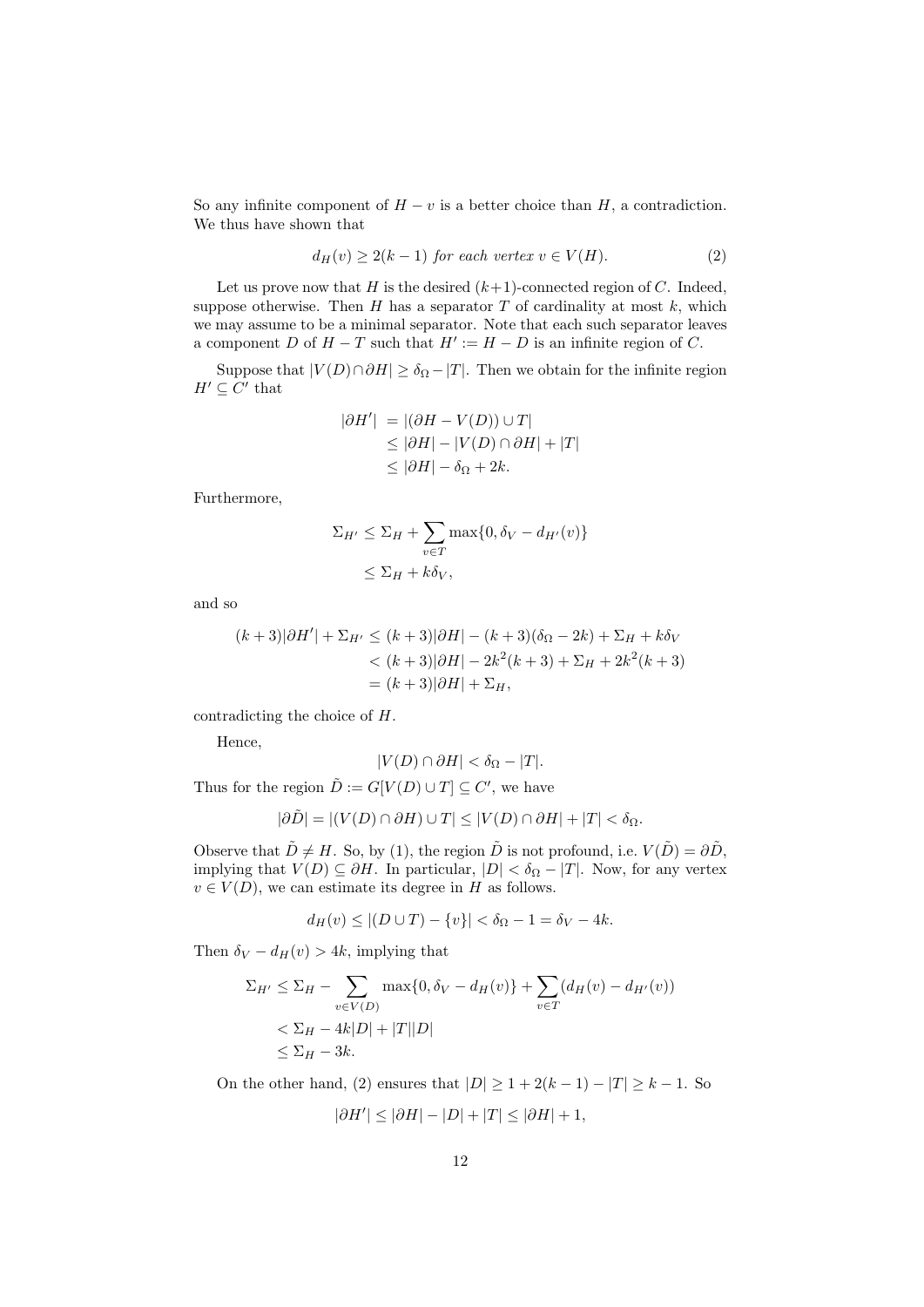and thus (as  $k > 1$  by assumption)

$$
(k+3)|\partial H'| + \Sigma_{H'} < (k+3)|\partial H| + (k+3) + \Sigma_H - 3k
$$
\n
$$
\le (k+3)|\partial H| + \Sigma_H,
$$

again contradicting the choice of H.

We finish this section with two corollaries of Theorem 5.1. The proof of the first is analogous to that of Corollary 3.4.

**Corollary 5.3.** Let  $k \in \mathbb{N}$  and let C be an infinite region of a graph G of minimum degree at least  $2k(k+3)$  at the vertices and minimum vertex-degree at least  $2k(k+1)+1$  at the ends. Then C has either infinitely many disjoint finite  $(k + 1)$ -connected regions or an infinite  $(k + 1)$ -connected region.

Again, these two configurations need not both exist, as the examples following Corollary 3.4 illustrate. (Observe that if a graph has no k-edge-connected subgraph then it clearly has no  $k$ -connected subgraph.)

The second corollary of Theorem 5.1 is an analogue of Corollary 3.5.

**Corollary 5.4.** Let  $k \in \mathbb{N}$ , and let G be a graph whose vertices have degree at least  $\delta_V = 2k(k+3)$  and whose ends have vertex-degree at least  $\delta_{\Omega} = 2k(k+1)+1$ . Then there is a set  $\mathcal D$  of disjoint (k+1)-connected regions of G such that  $|\partial H|$  ≥  $\max\{\delta_{\Omega}, \frac{k-2}{k}|H|+1\}$  for each profound subgraph H of  $G-\bigcup_{D\in\mathcal{D}} D$ .

Proof. Similarly as in the proof of Corollary 3.5, take an inclusion-maximal set  $\mathcal D$  of disjoint  $(k+1)$ -connected regions of G, and observe that we only need to consider induced connected profound subgraphs H of  $G - \bigcup_{D \in \mathcal{D}} D$ . So let H be a such. If H is infinite, then Theorem 5.1 and the choice of  $D$  imply that H is not a region, i.e. that  $|\partial H|$  is infinite, as desired.

So assume that H is finite. Then  $|\partial H| \ge \delta_{\Omega}$ , as otherwise  $H - \partial H$  has minimum degree  $\delta(H - \partial H) \ge \delta_V - \delta_{\Omega} + 1 \ge 4k$ , and hence H has a  $(k + 1)$ connected subgraph by Theorem 1.1, contradicting the choice of  $D$ .

Also,  $|\partial H| > \frac{k-2}{k} |H|$ . Indeed, suppose otherwise. Then H has average degree

$$
d(H) \ge \frac{\delta_V |H - \partial H| + |\partial H|}{|H|} \ge \delta_V - (\delta_V - 1)\frac{|\partial H|}{|H|} \ge \frac{2\delta_V + k - 2}{k} \ge 4k.
$$

Thus again, Theorem 1.1 yields a  $(k + 1)$ -connected subgraph of H, a contradiction to the choice of D.  $\Box$ 

### 6 Linear degree bounds are not enough

Unlike in Mader's original theorem, and in Theorem 3.1, the bounds on the degrees and vertex-degrees we require in Theorem  $5.1$  are quadratic in  $k$ . It seems that our method of proof cannot yield better bounds, because the region H we find has to be best possible in two ways: small boundary on one hand, high in-degree of its vertices on the other. But the quadratic bounds we give are in fact not far from best possible: a minimum degree and vertex-degree only linear in k is insufficient to ensure  $(k + 1)$ -connected subgraphs.

 $\Box$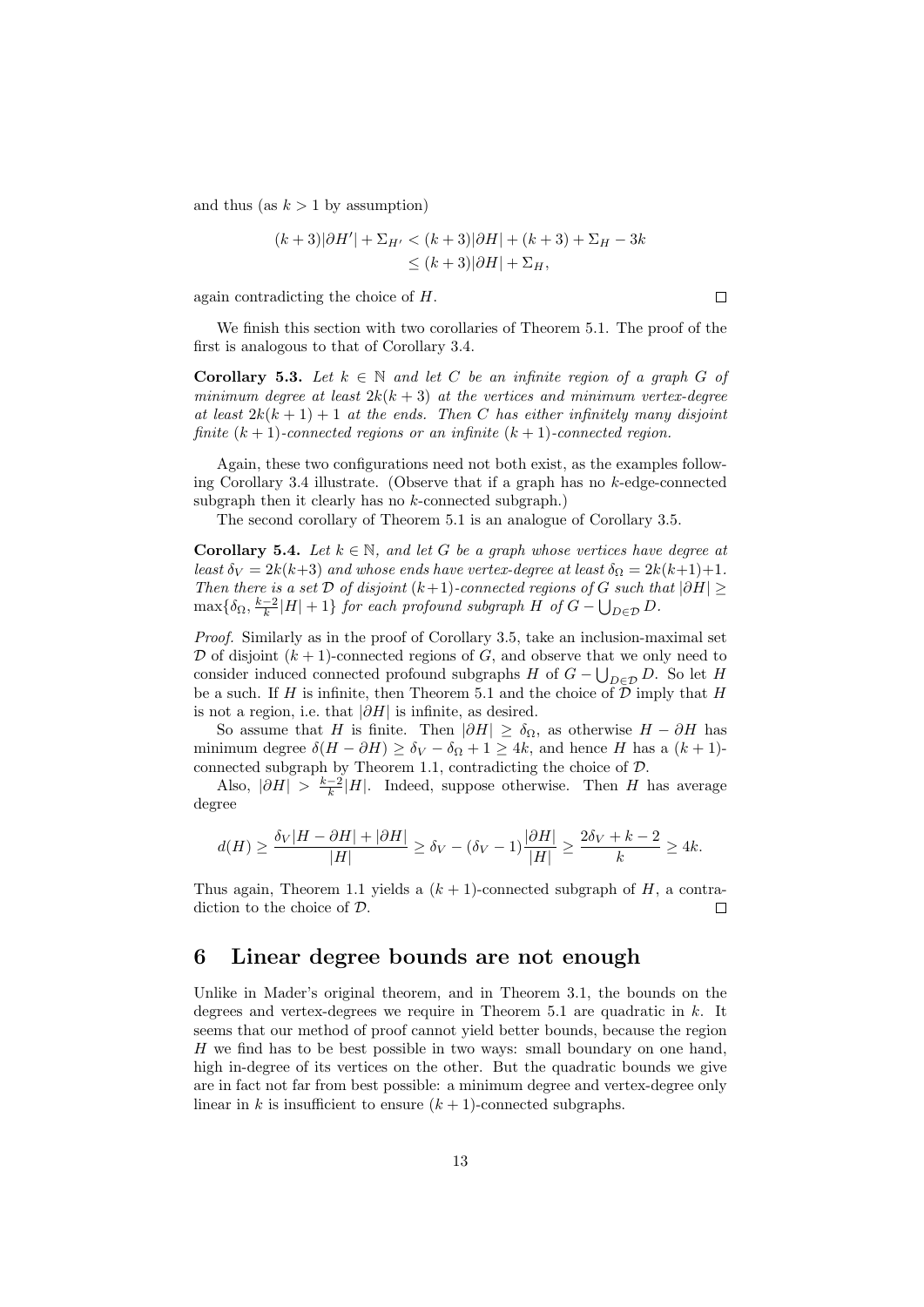**Theorem 6.1.** For each  $k = 5\ell$ , where  $\ell \in \mathbb{N}$  is even, there exists a locally finite graph whose vertices have degree at least  $2^{\ell}$ , whose ends have vertex-degree at least  $\ell \log \ell$ , and which has no  $(k + 1)$ -connected subgraph.

*Proof.* Set  $m := \lceil \log \ell \rceil$ . The vertex set of our graph G will be that of a tree T, which is rooted in  $v_0$ . The root has  $2\ell$  neighbours in the first level  $S_1$  of T, and for  $i \geq 1$  each vertex in the *i*th level  $S_i$  sends two edges to the next level  $S_{i+1}$ . Set  $S_0 := \{v_0\}$ . Let  $\leq$  be the order induced by the tree T on the vertex set  $V(G) = V(T)$ , that is,  $x \leq y$  for  $x, y \in V(G)$  if and only if x lies on the unique  $v_0$ – $y$  path in T.

Now, for each  $i \geq 0$  and each  $x \in S_i$ , add to T all edges  $xy$ , where  $y \in S_{i+\ell}$ and  $y \geq x$ . Note that each  $x \neq v_0$  has exactly  $2^{\ell}$  such 'new neighbours' y (while  $v_0$  has at least that many). Hence, in the thus obtained graph  $G'$ , each vertex v has degree  $d_{G'}(v) \geq 2^{\ell}$ .

In order to achieve a high vertex-degree in the ends of the graph, we shall add a few more edges to G'. For this, let us have a closer look at T. For  $j \in \mathbb{N}$ , we inductively define sets  $S^{(s)} \subseteq S_j$  for each 01-string s of length  $j \ge 1$ . Divide  $S_1$  arbitrarily into two sets  $S^{(0)}, S^{(1)}$  of equal size  $(= \ell)$ . Then for each  $j \geq 2$ , and for each 01-string s of length j – 1, partition the neighbourhood of  $S^{(s)}$  in  $S_j$ into two sets  $S^{(s_0)}, S^{(s_1)}$  of equal size  $(= \ell)$ , in a way that the neighbourhoods of  $S^{(s)}$  and  $S^{(s)}$  in  $S_{j-1}$  are disjoint. Then  $S_j$  is the disjoint union of all  $S^{(s)}$ , where s varies over all 01-strings of length j. Now, for each 01-string s of any length, and for each 01-string t of length m match  $S^{(s0)}$  with  $S^{(s1t)}$ , and match  $S^{(s_1)}$  with  $S^{(s_0t)}$ .

This yields a graph G, which we claim to have the desired properties. Indeed, we have seen that already in  $G'$  the vertices have the required degree. Let us now investigate the end structure of G.

We claim that  $G$  does not have 'more' ends than  $T$ , i.e. every end of  $G$ contains a ray from  $T$ . Indeed, consider a ray  $R$  of  $G$ : we shall show that there is a ray in  $T$  which is equivalent to  $R$ . Let  $C_0$  be the (unique) component of  $G - \bigcup_{i=1}^{m+1} S_i$  that contains a tail of R. There is a path  $P_0$  in T that connects this tail with the unique vertex  $x_0 \in S_1$  for which  $x_0 \le c$  for all  $c \in C_0$ . Now, choose j large enough so that  $V(P_0) \subseteq \bigcup_{i=0}^{j-1} S_i$ , and let  $C_1$  be the component of  $G - \bigcup_{i=1}^{j+m} S_i$  that contains a tail of R. Again, there is a path  $P_1$  in T that connects this tail with the unique vertex  $x_1 \in S_j$  which satisfies  $x_1 \leq c$  for all  $c \in C_1$ .

Continuing in this manner, we obtain an infinite set of disjoint paths  $P_i$ , where each  $P_i$  connects  $x_i$  with  $V(R)$ . Clearly, since  $x_0 \le x_1 \le x_2 \le \ldots$ , there is a ray  $R'$  in T that contains all vertices  $x_i$ . The ray  $R'$  cannot be finitely separated from  $R$ , and thus is equivalent to  $R$ . Hence, every end of  $G$  contains a ray of  $T$ , as desired.<sup>5</sup>

Next, let us show that the ends of G have vertex-degree at least  $\ell m$ . Given an end  $\omega \in \Omega(G)$ , and a ray  $R = v_0v_1v_2 \ldots \in \omega$ , with  $R \subseteq T$  and  $v_i \in S_i$  for all i, we shall find a set of disjoint rays  $R_j^i \in \omega$ , where  $i = 1, 2, \ldots, m$ ; and  $j = 1, 2, \ldots, \ell$ . These rays will exclusively use edges from  $E(G) - E(G')$ . Let  $s = s_1 s_2 s_3 \dots$  be a 01-string of infinite length so that  $v_n \in S^{(s_1 s_2 \dots s_n)}$  for each  $n \geq 1$ . Denote by  $S(n)$  the set  $S^{(s_1s_2...s_{n-1}(1-s_j))}$ . Now, for fixed  $i \in \{1,\ldots,m\}$ , the  $\ell$  disjoint

<sup>&</sup>lt;sup>5</sup>Moreover, as any two distinct rays of T that start in  $v_0$  can be finitely separated in  $G$ , we have that the ends of  $G$  correspond to the ends of the tree  $T$ .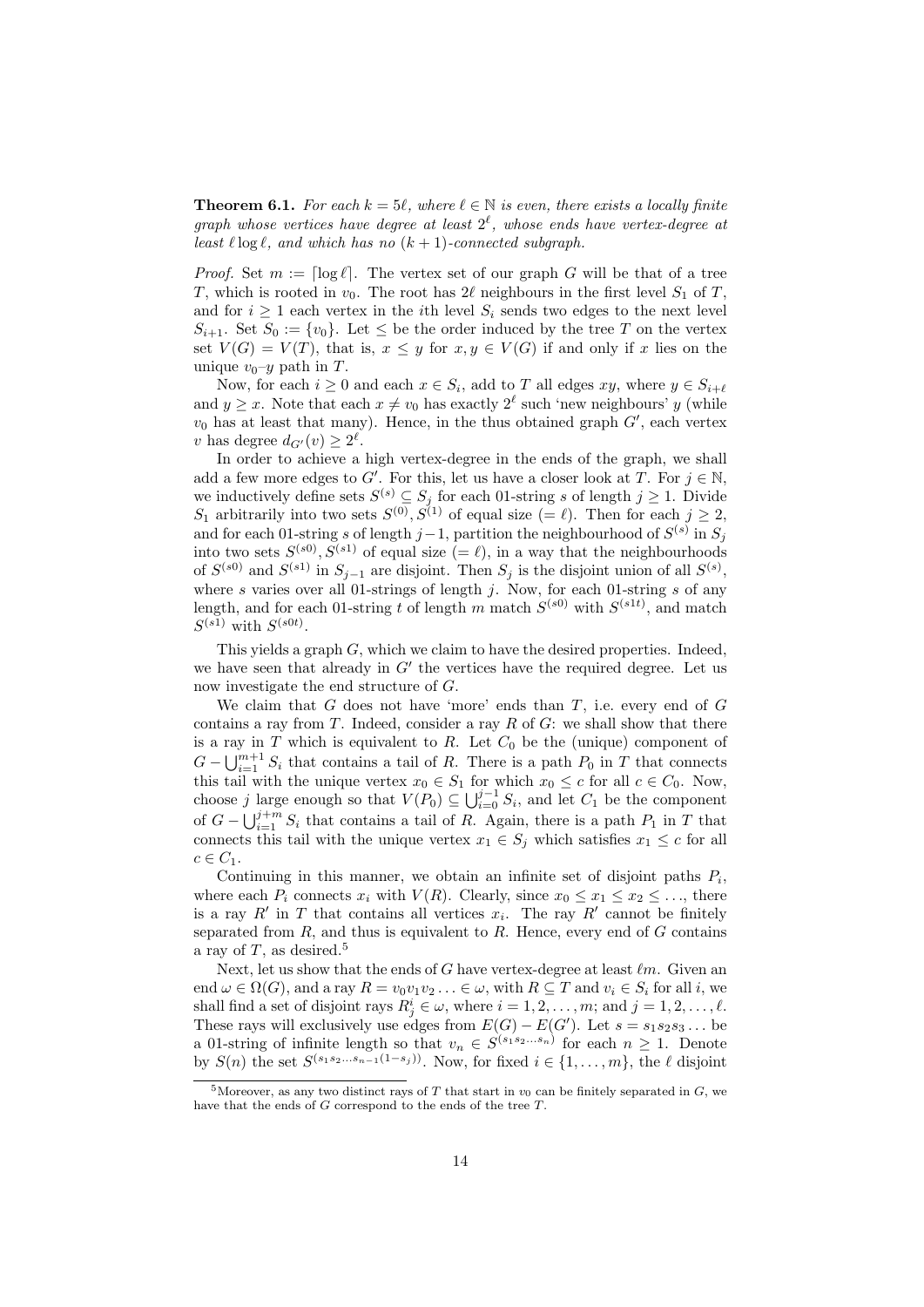rays  $R_j^i$  will pass through all sets  $S(n)$ , where  $n = i, i + m, i + 2m, i + 3m, \ldots$ using the  $S(n)-S(n+m)$  edges of the matching from the definition of G. This is illustrated in Figure 3.



Figure 3: The equivalent rays  $R_1^1, \ldots, R_4^1$  and R in the underlying tree T, for  $\ell = 4.$ 

We thus obtain the desired rays  $R_j^i$  for  $i = 1, 2, ..., m$  and  $j = 1, 2, ..., \ell$ . Observe that for each i, j, there are infinitely many disjoint  $V(R)$ – $V(R_j^i)$  paths in T, namely those that connect  $v_n$  with the vertex of  $R_j^i$  in  $S(n+m)$ . Hence the  $R_j^i$  are equivalent to R, and hence,  $\omega$  has vertex-degree at least  $\ell m$ .

Let us finally prove that the graph G has no  $(k + 1)$ -connected subgraph. Indeed, suppose otherwise, and let  $H \subseteq G$  be  $(k+1)$ -connected. Now, for any given 01-string s, denote by  $T^{(s)}$  the set of all vertices y that are comparable in T with one of the elements of  $S^{(s)}$ , and which, in the case that  $y < x \in S^{(s)}$ , in T have distance less than  $\ell$  to x. Formally,

$$
T^{(s)} := \{ y \in V(G) : \text{ there is an } x \in S^{(s)} \text{ such that } y < x \text{ and } d_T(x, y) < \ell \}
$$
\n
$$
\cup \{ y \in V(G) : \text{ there is an } x \in S^{(s)} \text{ such that } y \geq x \}.
$$

We claim that for each  $n \geq 1$ 

there is a 01-string s of length n so that 
$$
V(H) \subseteq T^{(s)}
$$
. (3)

Then, for every  $i \in \mathbb{N}$  and for any vertex  $v \in S_i$ , we may apply (3) with  $n = i + \ell$ to obtain that  $v \notin V(H)$ . Hence  $H = \emptyset$ , a contradiction.

It remains to show (3), which we do using induction on n. For  $n = 1$ , observe that  $S_0 \cup S_1$  separates in G the sets  $T^{(0)} - (S_0 \cup S_1)$  and  $T^{(1)} - (S_0 \cup S_1)$ . Hence, because  $|S_0 \cup S_1| \leq k$ , for either  $s = 0$  or  $s = 1$  we have that  $V(H) \subseteq$  $T^{(s)} \cup (S_0 \cup S_1) = T^{(s)} \cup S_1$ . Furthermore, as by construction of G the vertices in  $S^{(1-s)}$  each send only  $2^m \leq 2\ell \leq k$  edges to  $T^{(s)}$ , it follows that  $V(H) \subseteq T^{(s)}$ , as desired.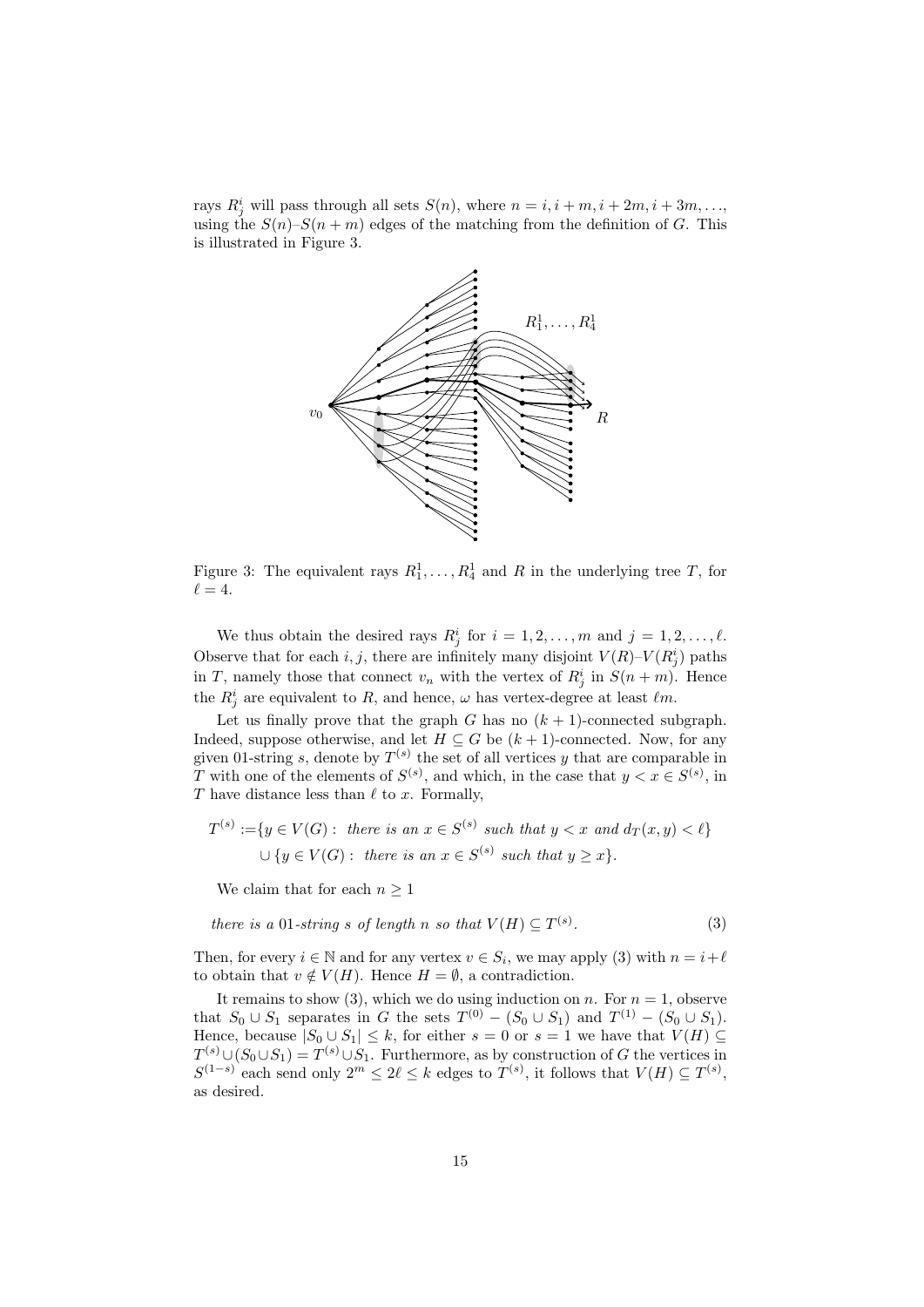

Figure 4: The subgraph of G induced by  $T^{(s')}$ , for  $\ell = 8$ . For simplicity, the edges of  $G' - E(T)$  are not drawn.

For  $n > 1$ , we proceed similarly. The induction hypothesis provides us with a string s' of length  $n-1$  such that  $V(H) \subseteq T^{(s')}$ . Now, the set

$$
S:=T^{(s')}\cap \bigcup_{i=n-\ell+1}^n S_i
$$

has size at most

$$
(\ell - m) + \sum_{i=0}^{m} 2^{i} + |T^{(s')} \cap S_n| \leq \ell + 2\ell + 2\ell = k.
$$

Moreover, S separates  $G[T^{(s')}]$  into the three sets  $T^{(s')} \cap S_{n-\ell}$ ,  $T^{(s'0)} - S$  and  $T^{(s'1)}-S$ , the first of which consists of one vertex t only. Thus, for either  $s = s'0$ or  $s = s'1$ , say for  $s = s'0$ , we have that  $V(H) \subseteq T^{(s)} \cup S$ .

Observe that we can write

$$
S-T^{(s)}=S^{(s'1)}\cup U
$$

where

$$
U = (T^{(s')} - T^{(s)}) \cap \bigcup_{i=n-m}^{n-1} S_i.
$$

Now, by construction of G, each vertex of U has at most 3 neighbours in  $T^{(s)} \cup S$ . Therefore,  $V(H) \cap U = \emptyset$ . Moreover, as the vertices in  $S^{(s'1)}$  each send only  $2^m \leq k$  edges to  $T^{(s)} \cup S^{(s'1)}$ , it follows that  $V(H) \cap S^{(s'1)} = \emptyset$ , and hence,  $V(H) \subseteq T^{(s)}$ , as desired. This completes the proof of (3), and thus the proof of the theorem.  $\Box$ 

## References

[1] H. Bruhn and M. Stein. On end degrees and infinite circuits in locally finite graphs. To appear in Combinatorica.